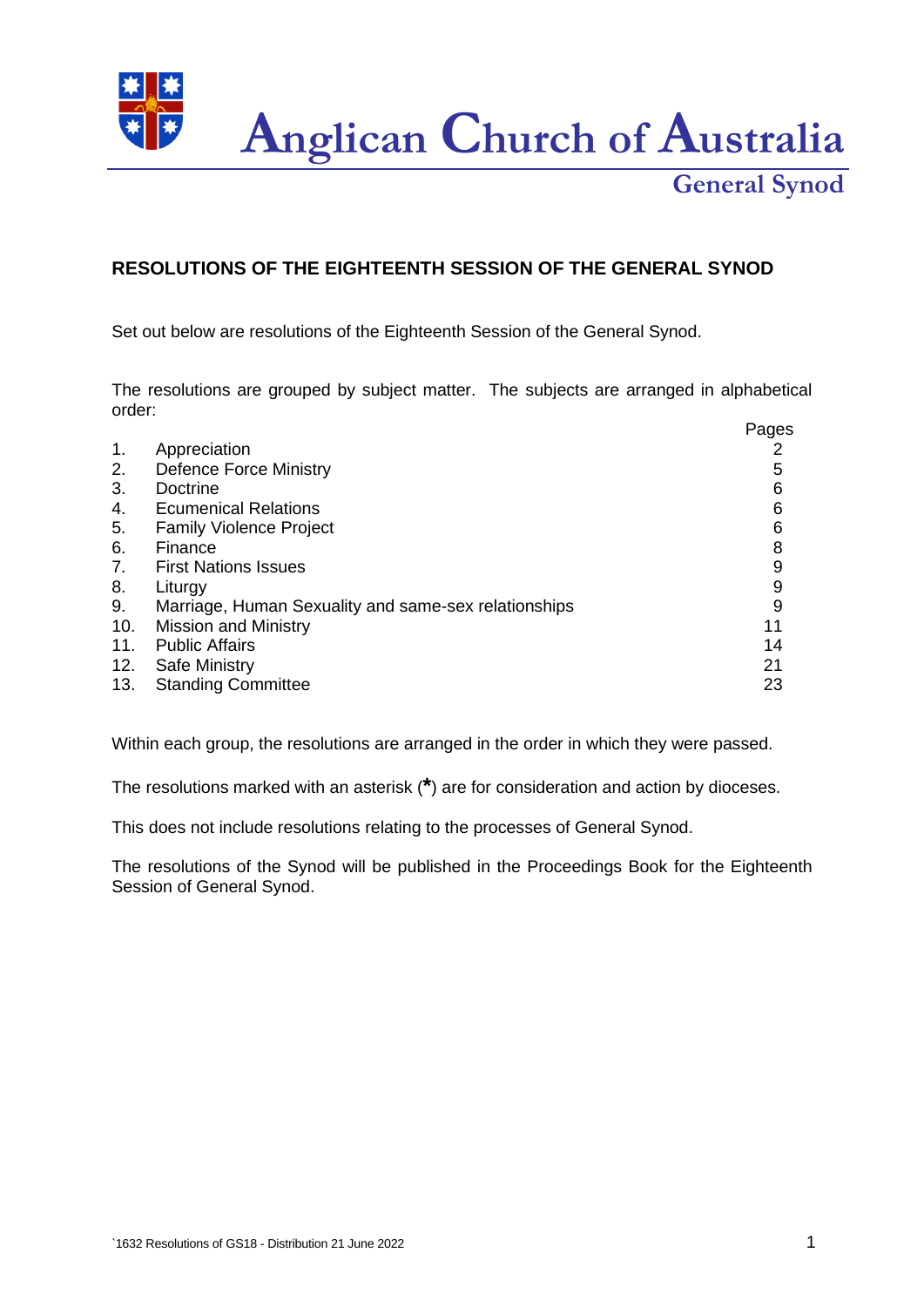| <b>APPRECIATION</b> |                                                                                                                                                                                                                                                                                                                                                                                       |
|---------------------|---------------------------------------------------------------------------------------------------------------------------------------------------------------------------------------------------------------------------------------------------------------------------------------------------------------------------------------------------------------------------------------|
| R44/18              | Broughton Publishing - Anglican Church of Australia Directory                                                                                                                                                                                                                                                                                                                         |
| ★                   | Mr Philip Gerber moving, The Very Rev'd Richard Humphrey seconding                                                                                                                                                                                                                                                                                                                    |
|                     | Synod commends the board and management of Broughton Publishing and<br>editor Colin Reilly on the production of the Anglican Church of Australia<br>Directory in both print and online editions, and encourages dioceses, parishes<br>and members of the clergy to fully support this project by offering every<br>assistance in keeping information up to date.<br>Monday 9 May 2022 |
| R53/18              | Vote of Thanks - Mr Garth Blake AM SC                                                                                                                                                                                                                                                                                                                                                 |
|                     | The Most Rev'd Geoffrey Smith moving, Ms Audrey Mills seconding                                                                                                                                                                                                                                                                                                                       |
|                     | That this Synod thanks Garth Blake for his work and leadership in safety and<br>protection of children and vulnerable people, with the goal of creating a safe<br>Church.                                                                                                                                                                                                             |
|                     | Garth has also made a significant contribution with his legal knowledge and<br>assistance as a member of Standing Committee and to this Synod over many<br>years.                                                                                                                                                                                                                     |
|                     | Garth was the first chair of the Child Protection Unit, until the formation of the<br>Professional Standards Commission in 2004, now constituted as the Safe<br>Ministry Commission.                                                                                                                                                                                                  |
|                     | In these roles he has led the significant work in the national church in the<br>development of legislation, understanding of the national and state<br>requirements, and the ensuring that as a church we have recognised the<br>need for our church to respond to past and present abuse and do all we can<br>to protect it.                                                         |
|                     | Garth has also led this work in the Anglican Communion.                                                                                                                                                                                                                                                                                                                               |
|                     | Notably his leadership enabled us to respond positively to the Royal<br>Commission into Institutional Responses to Child Sexual Abuse, and that<br>work continues.                                                                                                                                                                                                                    |
|                     | That this Synod give thanks to God for Garth's work and service to the<br>General Synod and the Anglican Church of Australia.                                                                                                                                                                                                                                                         |
|                     | Monday 9 May 2022                                                                                                                                                                                                                                                                                                                                                                     |
| R71/18              | <b>Anglican Super</b>                                                                                                                                                                                                                                                                                                                                                                 |
|                     | Mr Allan Thomson moving, Mr Malcolm Purvis seconding                                                                                                                                                                                                                                                                                                                                  |
|                     | General Synod congratulates Anglican Super on its 60 <sup>th</sup> anniversary and<br>thanks it for reflecting our Anglican understanding in its ethical investment<br>practices, notably against gambling, slavery and human trafficking.<br>Wednesday 11 May 2022                                                                                                                   |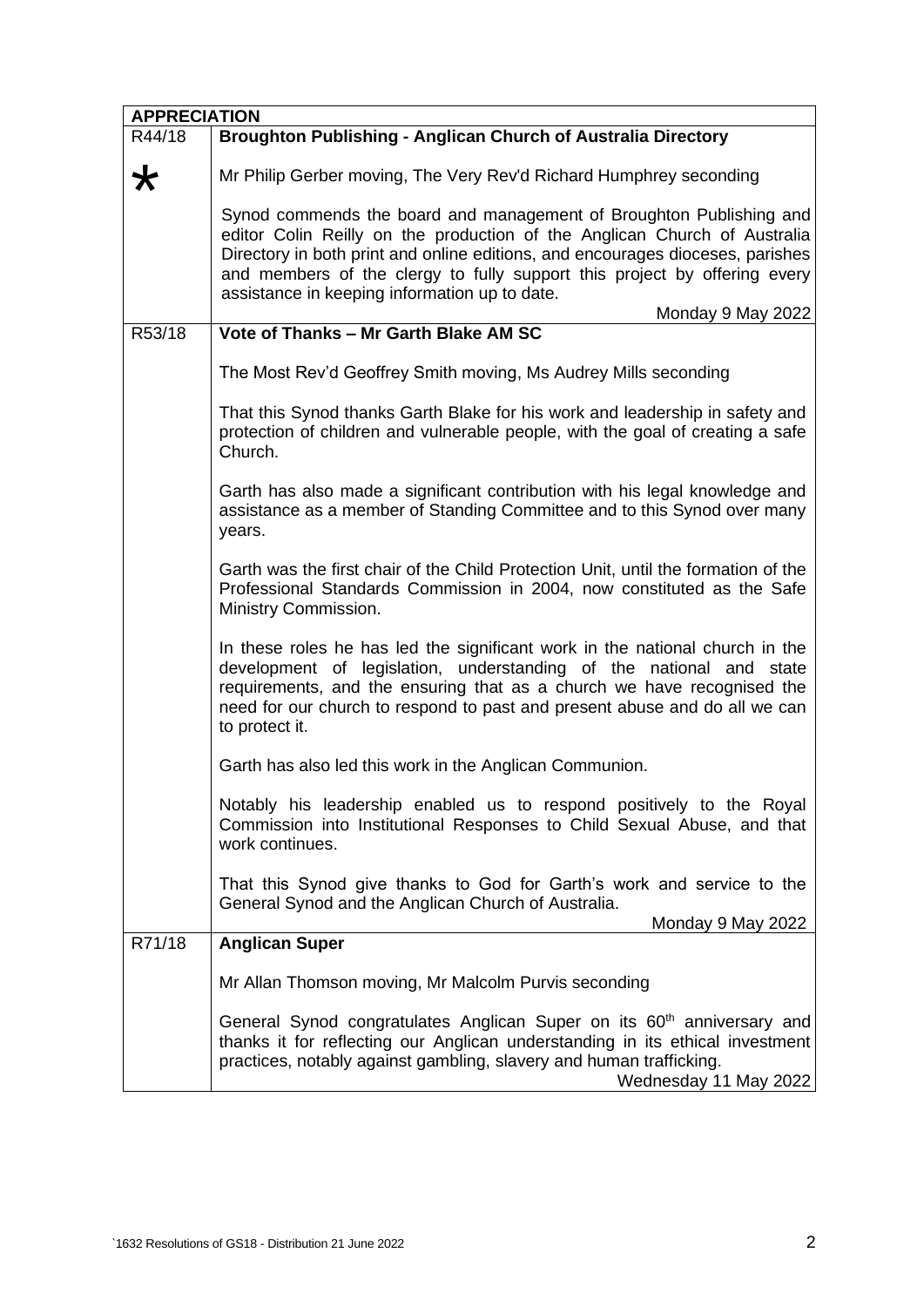| <b>APPRECIATION cont'd</b> |                                                                                                                                                                                                                                                                                                                                                                                                                                                                                                                                                                                                                                                                                                                                                                                              |  |
|----------------------------|----------------------------------------------------------------------------------------------------------------------------------------------------------------------------------------------------------------------------------------------------------------------------------------------------------------------------------------------------------------------------------------------------------------------------------------------------------------------------------------------------------------------------------------------------------------------------------------------------------------------------------------------------------------------------------------------------------------------------------------------------------------------------------------------|--|
| R72/18                     | <b>Anglican Schools Australia</b>                                                                                                                                                                                                                                                                                                                                                                                                                                                                                                                                                                                                                                                                                                                                                            |  |
|                            | The Rt Rev'd Jeremy Greaves moving, the Most Rev'd Kay Goldsworthy AO<br>seconding,                                                                                                                                                                                                                                                                                                                                                                                                                                                                                                                                                                                                                                                                                                          |  |
|                            | That this Synod gives thanks for the ministry of Anglican Schools Australia as<br>a vibrant Network of General Synod; and affirms the place of Anglican<br>Schools in the life of our Church as agencies of education and mission.<br>Wednesday 11 May 2022                                                                                                                                                                                                                                                                                                                                                                                                                                                                                                                                  |  |
| R100/18                    | Dr Barry Newman BSc                                                                                                                                                                                                                                                                                                                                                                                                                                                                                                                                                                                                                                                                                                                                                                          |  |
|                            | The Rev'd Nigel Fortescue moving, Dr Robert Tong AM seconding                                                                                                                                                                                                                                                                                                                                                                                                                                                                                                                                                                                                                                                                                                                                |  |
|                            | That this Synod notes that this will most likely be the last General Synod that<br>Dr Barry Newman BSc (Hons 1) BA (Hons 1) MSc PhD will be a<br>representative for the Diocese of Sydney.                                                                                                                                                                                                                                                                                                                                                                                                                                                                                                                                                                                                   |  |
|                            | This Synod gives great thanks for Barry's acute knowledge of the Scriptures,<br>his great love for the atoning work of Christ, its centrality in his life, and his<br>incredible enthusiasm for evangelistic ministry. In particular we give thanks<br>that God's amazing grace in saving him has led to his overriding concern to<br>share the good news of the gospel.                                                                                                                                                                                                                                                                                                                                                                                                                     |  |
|                            | We also give thanks for Barry's passionate approach to the business of the<br>General Synod, particularly in pursuing faithfulness in mission, the<br>sacraments and theological thinking. We also note his remarkable capacity to<br>speak without notes in a structured and informative manner without becoming<br>loquacious or verbose.                                                                                                                                                                                                                                                                                                                                                                                                                                                  |  |
|                            | Finally this Synod wishes God's every blessing on Barry, and his wife Laurie,<br>for the future.<br>Friday 13 May 2022                                                                                                                                                                                                                                                                                                                                                                                                                                                                                                                                                                                                                                                                       |  |
|                            |                                                                                                                                                                                                                                                                                                                                                                                                                                                                                                                                                                                                                                                                                                                                                                                              |  |
| R101/18                    | The Hon Peter Young AO QC                                                                                                                                                                                                                                                                                                                                                                                                                                                                                                                                                                                                                                                                                                                                                                    |  |
|                            | Dr Laurie Scandrett moving, Dr Robert Tong AM seconding                                                                                                                                                                                                                                                                                                                                                                                                                                                                                                                                                                                                                                                                                                                                      |  |
|                            | This Synod notes that at GS17 in 2017 the Synod resolved:<br>"That this Synod notes that this will most likely be the last General Synod that<br>The Hon. Peter Young AO QC will be a representative for the Diocese of<br>Sydney.                                                                                                                                                                                                                                                                                                                                                                                                                                                                                                                                                           |  |
|                            | This Synod gives great thanks for Peter's encyclopaedic knowledge of the<br>law and a deep commitment to Christ and his Church, the Anglican Church of<br>Australia. This has been exemplified by his continuous membership of this<br>Synod from the Sixth General Synod in 1985 to the Seventeenth General<br>Synod in 2017, and his other national Church involvements.<br>This Synod particularly notes his insightful time on the General Synod<br>Standing Committee, his detailed work as the Chairman of Committees of<br>General Synod, his perceptive work on the Church Law Commission, his<br>Chairmanship of the National Church Constitution Commission, and of course<br>his sacrificial service firstly as a member and then as the President of the<br>Appellate Tribunal." |  |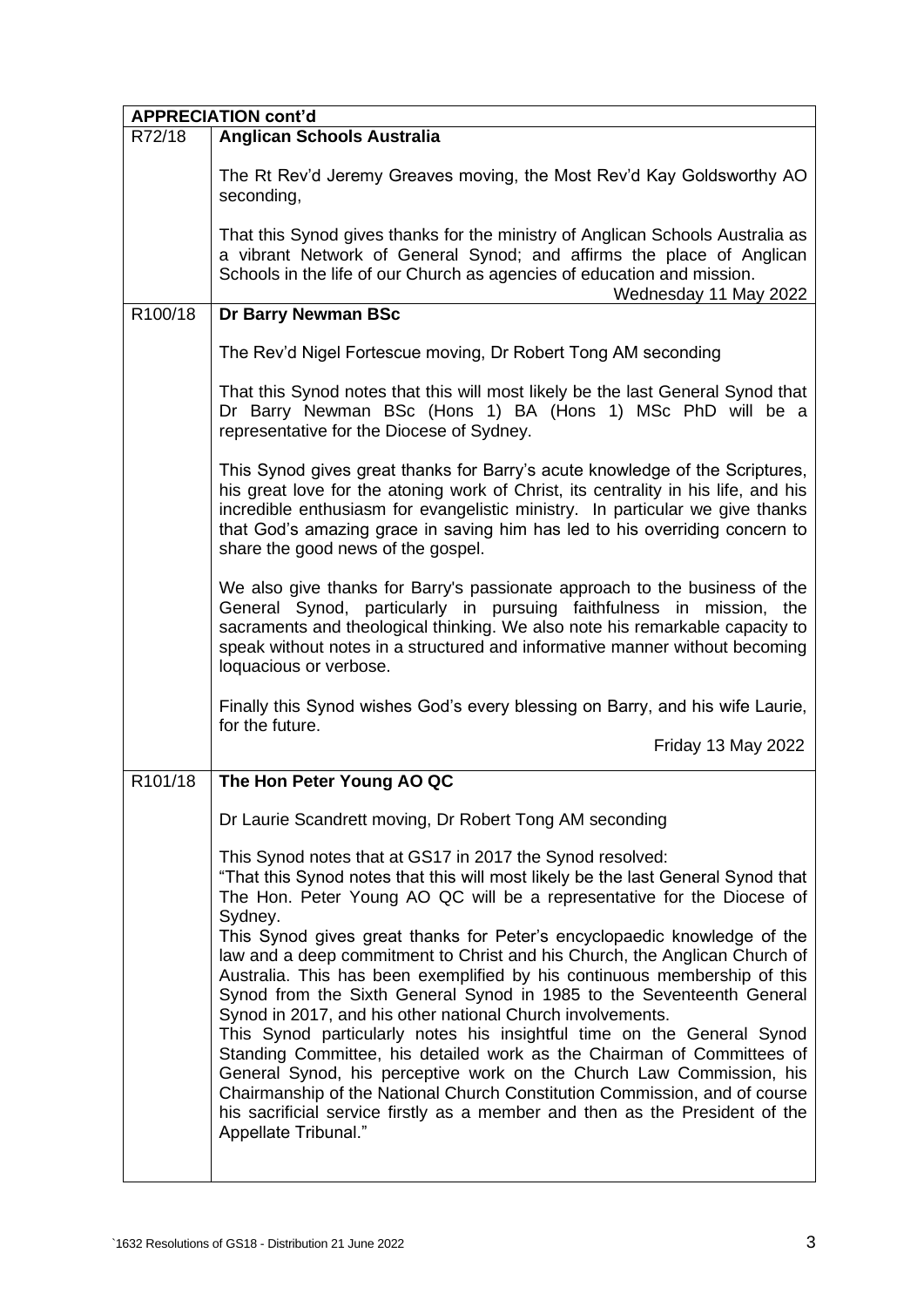|         | This Synod:                                                                                                                                                                                                                                  |
|---------|----------------------------------------------------------------------------------------------------------------------------------------------------------------------------------------------------------------------------------------------|
|         | • now notes that GS18 will be the last General Synod that The Hon. Peter<br>Young AO QC will attend as a representative for the Diocese of Sydney;<br>• definitively reiterates the contents of the motion it passed in 2017 about<br>Peter; |
|         | • notes with sadness the recent passing of Peter's wife Pam and extends its<br>condolences to him; and<br>• wishes God's every blessing on Peter for the future.                                                                             |
| R110/18 | Friday 13 May 2022<br><b>Archbishop Geoff Smith</b>                                                                                                                                                                                          |
|         | The Rt Rev'd Dr Paul Barker moving, The Rt Rev'd Gary Koo seconding,                                                                                                                                                                         |
|         | That this Synod gives thanks for the Presidency of Archbishop Geoff Smith in                                                                                                                                                                 |
|         | General Synod 18, 2022.<br>Friday 13 May 2022                                                                                                                                                                                                |
| R111/18 | <b>General Synod Arrangements</b>                                                                                                                                                                                                            |
|         | Justice Debra Mullins OA moving, Rt Rev'd Cameron Venables seconding,                                                                                                                                                                        |
|         | The General Synod gratefully thanks -                                                                                                                                                                                                        |
|         | The President, Archbishop Geoff Smith,                                                                                                                                                                                                       |
|         | The Chair of Committees and the Deputy Chairs of Committees,                                                                                                                                                                                 |
|         | for their careful carriage of the business of the General Synod;                                                                                                                                                                             |
|         | The Clerical Secretary and the Lay Secretary;                                                                                                                                                                                                |
|         | The President's Chaplain;                                                                                                                                                                                                                    |
|         | The Diocese of Brisbane for their generous assistance with local<br>arrangements;                                                                                                                                                            |
|         | The members of the Minutes Reading Committee;                                                                                                                                                                                                |
|         | The members of the Election and Qualifications Committee;                                                                                                                                                                                    |
|         | The Liturgy Committee, worship leaders and chaplains;                                                                                                                                                                                        |
|         | Our Bible Reflection leaders;                                                                                                                                                                                                                |
|         | The Media Team;                                                                                                                                                                                                                              |
|         | Those who have supported this General Synod through travel arrangements,<br>event management, The RACV Resort;                                                                                                                               |
|         | The General Secretary, Ms Anne Hywood, and the General Synod Office<br>team for their work which has provided for such a smooth and successful<br>meeting;                                                                                   |
|         | The Primate's Executive Assistant;                                                                                                                                                                                                           |
|         | and all members of the General Synod.<br>Friday 13 May 2022                                                                                                                                                                                  |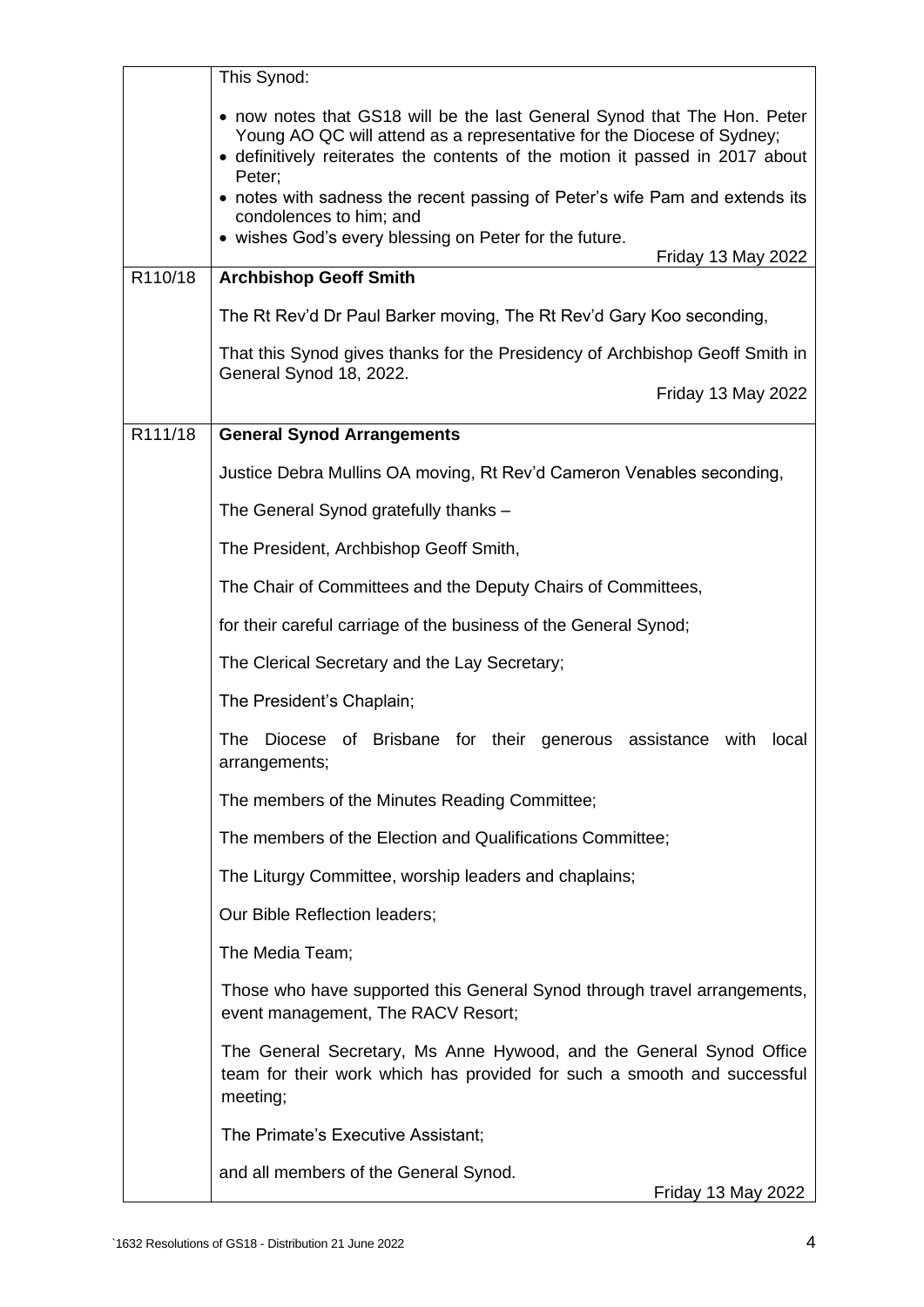| <b>DEFENCE FORCE MINISTRY</b> |                                                                                                                                                                                                                                                                                                                                                                                                                                                                                                                                                                                                                 |  |
|-------------------------------|-----------------------------------------------------------------------------------------------------------------------------------------------------------------------------------------------------------------------------------------------------------------------------------------------------------------------------------------------------------------------------------------------------------------------------------------------------------------------------------------------------------------------------------------------------------------------------------------------------------------|--|
| R95/18                        | <b>Defence Chaplaincy</b>                                                                                                                                                                                                                                                                                                                                                                                                                                                                                                                                                                                       |  |
|                               | Mr Alan Gallimore moving, The Rev'd Catherine Wynn Jones seconding                                                                                                                                                                                                                                                                                                                                                                                                                                                                                                                                              |  |
|                               | The General Synod<br>• thanks God for the wonderful ministry of Anglican Defence Chaplains<br>undertaken in the increasingly difficult climate of growing secularism and<br>pluralism<br>• thanks God for the privileged position and blessed opportunity to still have<br>Christian chaplains living among and ministering to our Defence Force                                                                                                                                                                                                                                                                |  |
|                               | personnel<br>• notes the significant reduction in support for the Bishop provided by<br>Australian Government Department of Defence and encourages each<br>diocese to financially support Defence Chaplaincy by collecting a<br>congregational donation each year on Defence Sunday (the Sunday<br>before Remembrance Day)                                                                                                                                                                                                                                                                                      |  |
|                               | affirms the importance of Anglican Defence Chaplaincy as a critical<br>$\bullet$<br>element of the Church's ministry, notes the benefits to the Church of<br>partnering with Defence Chaplaincy in gospel ministry, notes the<br>strategic importance of having high calibre younger women and men<br>serve as chaplains, and therefore encourages each diocese to work with<br>the Bishop to the Defence Force in recruiting them.                                                                                                                                                                             |  |
|                               | Thursday 12 May 2022                                                                                                                                                                                                                                                                                                                                                                                                                                                                                                                                                                                            |  |
| R74/18                        | Rates of Suicide of Australian Defence Force (ADF) Veterans                                                                                                                                                                                                                                                                                                                                                                                                                                                                                                                                                     |  |
| ★                             | Bishop Keith Dalby moving, Bishop Keith Joseph seconding                                                                                                                                                                                                                                                                                                                                                                                                                                                                                                                                                        |  |
|                               | General Synod notes with concern the rates of suicide for Australian<br>Defence Force (ADF) Veterans and accordingly commends the work of the<br>Royal Commission into Defence and Veteran Suicide and the Interim<br>National Commissioner for Defence and Veteran Suicide Prevention, and<br>observes that these highlight the effectiveness of ADF Chaplains in suicide<br>prevention for current serving members and families and affirms the work of<br>ADF Chaplains particularly in the areas of suicide prevention, moral injury<br>and spiritual wounds.                                               |  |
|                               | General Synod also notes with appreciation the recent Federal Budget<br>funding for a new chaplaincy support program for veterans but also views<br>with concern the shortage of Anglican ministers available to be Australian<br>Defence Force chaplains and veterans chaplains. In turn it is noted that this<br>impacts adversely on the growing demand for programs to help veterans<br>suffering moral injury and spiritual wounds which are the result of military<br>service in peace or conflict.                                                                                                       |  |
|                               | This Synod expresses its heartfelt thanks to the women and men of our<br>Defence Force and their immediate and extended families for their<br>commitment to the service of our country. We further recognise that this<br>service often comes with deep personal, physical emotional and<br>psychological costs that are not always visible to those around them but<br>never the less are real and impactful on their lives and the lives of those<br>around them. As a Synod we express our sorrow for this impact on their<br>lives but would like to express our thanks for their service, and assurance of |  |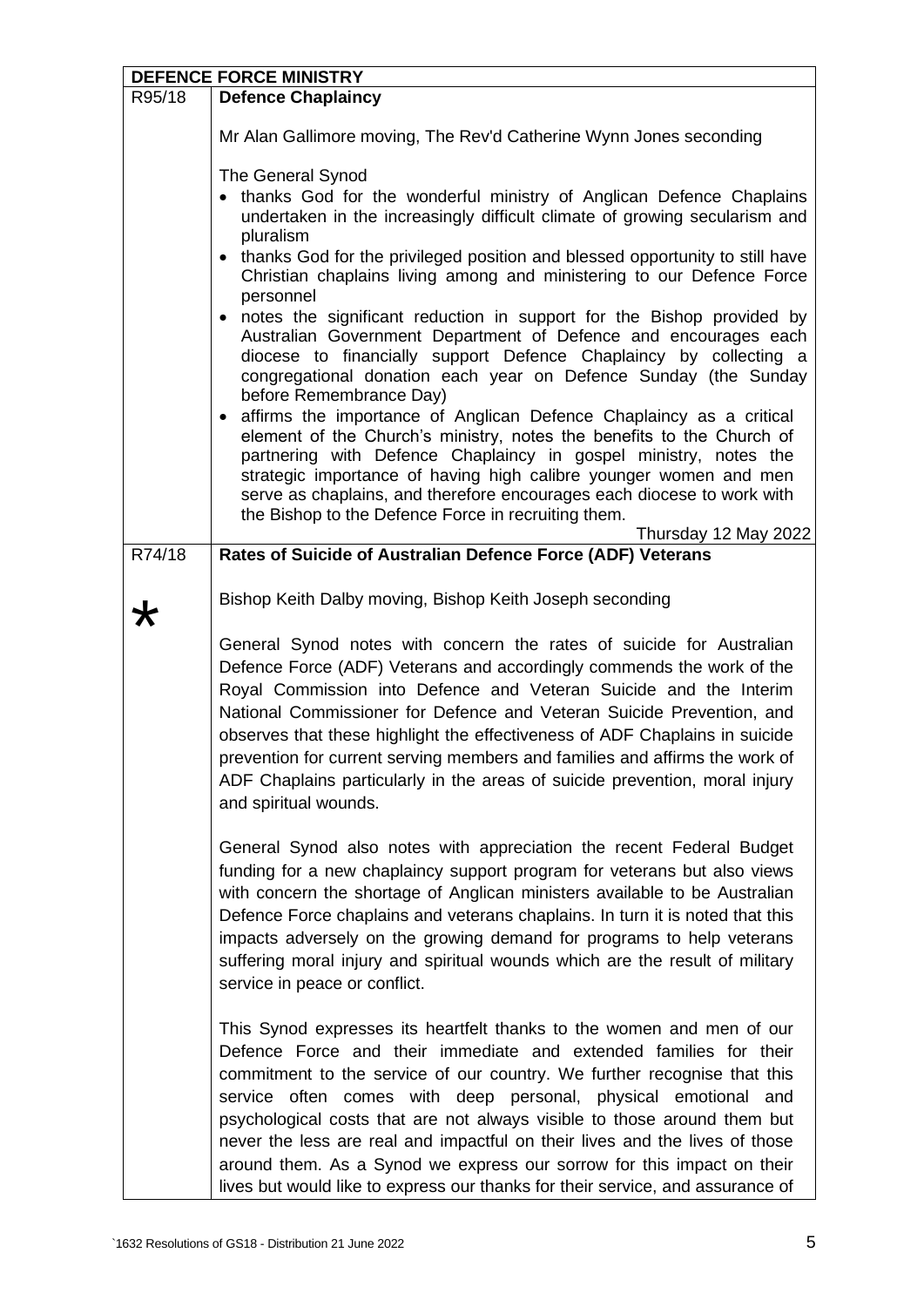|                 | our prayers and support for them both at this time, and into the future.                                                                                                                                                                                                                                                                                                                                                                                                                                            |
|-----------------|---------------------------------------------------------------------------------------------------------------------------------------------------------------------------------------------------------------------------------------------------------------------------------------------------------------------------------------------------------------------------------------------------------------------------------------------------------------------------------------------------------------------|
|                 | Therefore General Synod calls on all diocese to commit to making churches<br>and welfare agencies more accessible and relevant to veterans and<br>families, and to raise up chaplains for this work;<br>and requests the Primate to affirm and facilitate this work by appointing an<br>additional non-stipended archdeacon under the Bishop to the Defence<br>Force as the point of contact between the ADF, the Department of Veterans<br>Affairs, and the Church.<br>Wednesday 11 May 2022                       |
|                 |                                                                                                                                                                                                                                                                                                                                                                                                                                                                                                                     |
| <b>DOCTRINE</b> |                                                                                                                                                                                                                                                                                                                                                                                                                                                                                                                     |
| R58/18          | <b>Doctrine Commission</b>                                                                                                                                                                                                                                                                                                                                                                                                                                                                                          |
|                 | The Rev'd James Harricks moving, the Ven Kara Hartley seconding                                                                                                                                                                                                                                                                                                                                                                                                                                                     |
|                 | We thank the Doctrine Commission for their report on the gospel and its<br>consequences and commend it to the General Synod as we continue to reflect<br>on the glorious gospel of grace that indeed 'impacts the whole of life<br>personally, corporately, and socially.<br>Tuesday 10 May 2022                                                                                                                                                                                                                    |
|                 | <b>ECUMENICAL RELATIONS</b>                                                                                                                                                                                                                                                                                                                                                                                                                                                                                         |
| R45A/18         | Anglican Lutheran Dialogue - Perspectives on Mission                                                                                                                                                                                                                                                                                                                                                                                                                                                                |
| ₩               | The Most Rev'd Dr Phillip Aspinall AC moving, The Right Rev'd John Stead<br>seconding                                                                                                                                                                                                                                                                                                                                                                                                                               |
|                 | The General Synod                                                                                                                                                                                                                                                                                                                                                                                                                                                                                                   |
|                 | commends the Anglican-Lutheran Dialogue Group for Perspectives<br>(i)<br>on Mission;                                                                                                                                                                                                                                                                                                                                                                                                                                |
|                 | notes the Doctrine Commission's advice that Perspectives on<br>(ii)<br>Mission conforms to the doctrine of this Church and that it is suitable<br>for the purpose for which it is intended, that is as a third appendix to<br>Common Ground; and adopts it for that purpose;<br>encourages members of the Anglican Church of Australia to study<br>(iii)<br>Common Ground and Perspectives on Mission and to foster closer<br>cooperation and relations with the Lutheran Church of Australia.<br>Monday 9 May 2022 |
|                 | <b>FAMILIES AND CULTURE</b>                                                                                                                                                                                                                                                                                                                                                                                                                                                                                         |
| R63/18          | <b>National Anglican Family Violence Project</b>                                                                                                                                                                                                                                                                                                                                                                                                                                                                    |
| ★               | The Rev'd Tracy Lauersen moving, the Very Rev'd Sandy Grant seconding                                                                                                                                                                                                                                                                                                                                                                                                                                               |
|                 | The General Synod receives the reports of the National Anglican Family<br>Violence Project commissioned by the Anglican Church of Australia Standing<br>Committee:                                                                                                                                                                                                                                                                                                                                                  |
|                 | I.<br>National Anglican Family Violence Research<br>Report: for<br>the Anglican Church of Australia<br>NAFVP Prevalence Study Report,<br>Ш.<br>III.<br>NAFVP Clergy and Lay Leaders Study Report, and<br>IV.<br>NAFVP Experience Study Report, and<br>a) notes the 28 findings of the Research Project<br>laments the violence which has been suffered by some of our members<br>b)<br>and repents of the part we have played in allowing an environment where<br>violence went unaddressed                         |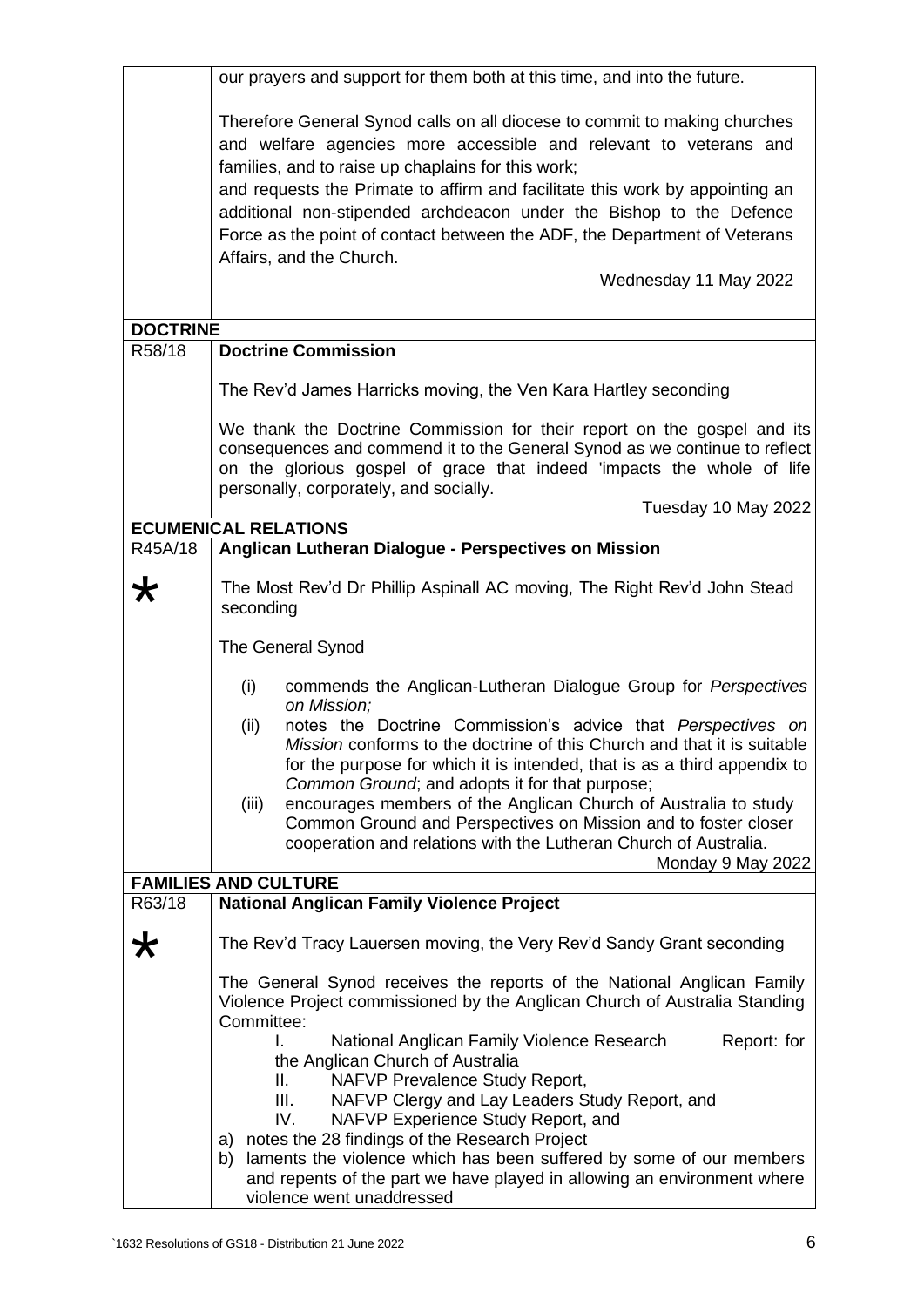|            | c) requests dioceses to respond to the findings of the National Family                                                                                                                                                               |
|------------|--------------------------------------------------------------------------------------------------------------------------------------------------------------------------------------------------------------------------------------|
|            | Violence Project and to introduce and develop primary prevention<br>strategies and pastoral responses relating to family violence.                                                                                                   |
|            | Tuesday 10 May 2022                                                                                                                                                                                                                  |
| R64/18     | Ten Commitments for Prevention and Response to Domestic and                                                                                                                                                                          |
|            | <b>Family Violence in the Anglican Church of Australia</b>                                                                                                                                                                           |
| $\bigstar$ |                                                                                                                                                                                                                                      |
|            | Dr Karin Sowada moving, the Rev'd Tracy Lauersen seconding                                                                                                                                                                           |
|            | The General Synod                                                                                                                                                                                                                    |
|            | a) notes the development of the Ten Commitments for Prevention and                                                                                                                                                                   |
|            | Response to Domestic and Family Violence in the Anglican Church of                                                                                                                                                                   |
|            | Australia as a best practice guide for the Anglican Church of Australia to                                                                                                                                                           |
|            | prevent and respond to violence.<br>b) notes the endorsement of the Ten Commitments for Prevention and                                                                                                                               |
|            | Response to Domestic and Family Violence in the Anglican Church of                                                                                                                                                                   |
|            | Australia by the Standing Committee                                                                                                                                                                                                  |
|            | c) thanks those dioceses who have adopted the Ten Commitments in their                                                                                                                                                               |
|            | recent diocesan Synods                                                                                                                                                                                                               |
|            | d) encourages remaining dioceses to adopt the Ten Commitments at their<br>coming synods.                                                                                                                                             |
|            | Tuesday 10 May 2022                                                                                                                                                                                                                  |
| R65/18     | <b>Families and Culture Commission</b>                                                                                                                                                                                               |
|            |                                                                                                                                                                                                                                      |
|            | Dr Karin Sowada moving, the Rev'd Tracy Lauersen seconding                                                                                                                                                                           |
|            | The General Synod, noting the results of the National Anglican Family<br>Violence Research Project, the scope of prevention work outlined in the Ten<br>Commitments made by the Church and the long-term nature of culture<br>change |
|            | ratifies the new Families and Culture Commission established by the<br>a)<br><b>General Synod Standing Committee</b>                                                                                                                 |
|            | confirms the functions of the Families and Culture Commission to be<br>b)                                                                                                                                                            |
|            | to examine questions that relate to family violence affecting<br>L.                                                                                                                                                                  |
|            | members of the Church, the drivers of violence and the well-being<br>of families and women referred to it by the Primate, the Standing                                                                                               |
|            | Committee or the General Synod, and to report thereon to the                                                                                                                                                                         |
|            | referring party and to the Standing Committee, and                                                                                                                                                                                   |
|            | Ш.<br>to make recommendations to the Standing Committee on matters                                                                                                                                                                   |
|            | relating to family violence affecting members of the Church,                                                                                                                                                                         |
|            | violence prevention and the well-being of families and women.<br>confirms that any resolutions at this Synod which referred tasks to the                                                                                             |
|            | C)<br>Family Violence Working Group will now be referred to the Families and                                                                                                                                                         |
|            | <b>Culture Commission.</b>                                                                                                                                                                                                           |
|            | Tuesday 10 May 2022                                                                                                                                                                                                                  |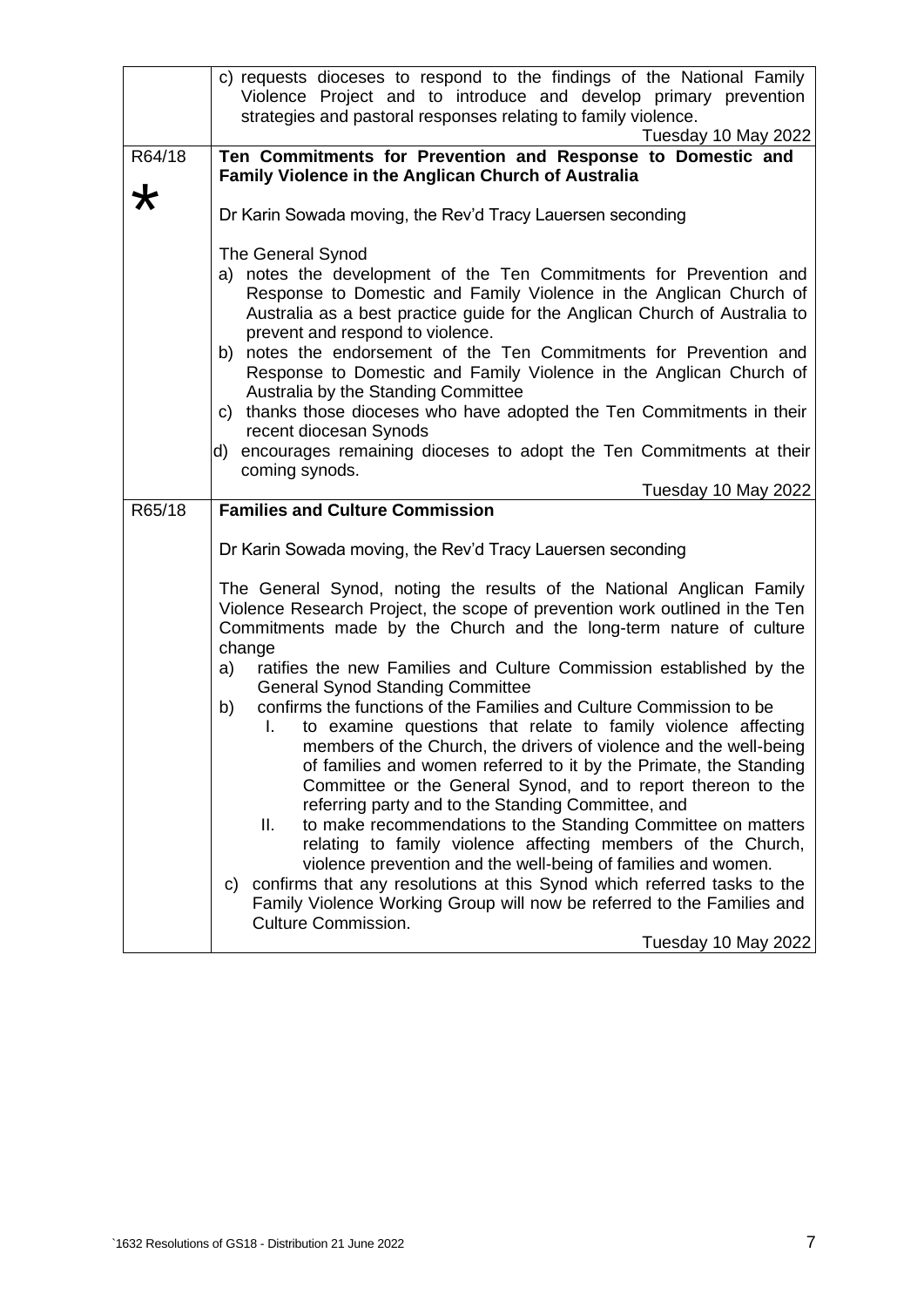| <b>FINANCE</b> |                                                                                                                                                                                                                                                                                                                                                                                                                                                                                                                                                                                      |  |
|----------------|--------------------------------------------------------------------------------------------------------------------------------------------------------------------------------------------------------------------------------------------------------------------------------------------------------------------------------------------------------------------------------------------------------------------------------------------------------------------------------------------------------------------------------------------------------------------------------------|--|
|                | <b>General Synod Finances - Reports</b>                                                                                                                                                                                                                                                                                                                                                                                                                                                                                                                                              |  |
|                | Mr Keith Stephens moving, The Right Rev'd Dr Michael Stead seconding,                                                                                                                                                                                                                                                                                                                                                                                                                                                                                                                |  |
| R66/18         | That the Treasurer's report on the financial position of the General Synod at<br>31 December 2021 be received.                                                                                                                                                                                                                                                                                                                                                                                                                                                                       |  |
|                | Tuesday 10 May 2022                                                                                                                                                                                                                                                                                                                                                                                                                                                                                                                                                                  |  |
| R67/18         | That the audited financial statements of the General Synod for the year ended<br>31 December 2021, as adopted by Standing Committee, be received.                                                                                                                                                                                                                                                                                                                                                                                                                                    |  |
|                | Tuesday 10 May 2022                                                                                                                                                                                                                                                                                                                                                                                                                                                                                                                                                                  |  |
| R68/18         | That the General Synod budget for the year ended 31 December 2022, as<br>approved by Standing Committee, be received.                                                                                                                                                                                                                                                                                                                                                                                                                                                                |  |
| R69/18         | Tuesday 10 May 2022<br><b>Resourcing the Families and Culture</b>                                                                                                                                                                                                                                                                                                                                                                                                                                                                                                                    |  |
|                |                                                                                                                                                                                                                                                                                                                                                                                                                                                                                                                                                                                      |  |
|                | The Rev'd Tracy Lauersen moving, Dr Karin Sowada seconding                                                                                                                                                                                                                                                                                                                                                                                                                                                                                                                           |  |
|                | The General Synod, noting the results of the National Anglican Family<br>Violence Research Project, the scope of prevention work outlined in the Ten<br>Commitments made by the Church and the long-term nature of culture<br>change, supports the allocation of General Synod resources to meet the<br>objectives of the Family and Culture Commission, and<br>a. requests the Treasurer to recast the General Synod budget to allocate                                                                                                                                             |  |
|                | \$52,000 to the Family and Culture Commission in the 2022 General<br>Synod Statutory Assessment budget and \$186,000 in the 2023 budget<br>and 2024-25 forecasts; and<br>b. requests Standing Committee to apply this funding to staffing and<br>resourcing the Anglican Church of Australia's prevention and response to                                                                                                                                                                                                                                                            |  |
|                | family violence affecting its members; and<br>c. requests Standing Committee to investigate opportunities for philanthropic<br>and community funding to support the objectives of the Family and Culture<br>Commission.                                                                                                                                                                                                                                                                                                                                                              |  |
| R92/18         | Tuesday 10 May 2022<br><b>General Synod Finances - Recommendations</b>                                                                                                                                                                                                                                                                                                                                                                                                                                                                                                               |  |
|                |                                                                                                                                                                                                                                                                                                                                                                                                                                                                                                                                                                                      |  |
|                | Mr Keith Stephens moving, the Right Rev'd Dr Michael Stead seconding                                                                                                                                                                                                                                                                                                                                                                                                                                                                                                                 |  |
|                | 16.3.4 That the General Synod budgets for the years ending 31 December<br>2022 and 2023, be varied to incorporate the Option Two proposal to<br>fund the Family and Culture Commission by using unallocated<br>surpluses in the Statutory Account from 2020 in 2021 and 2022 in<br>2023 and be approved.                                                                                                                                                                                                                                                                             |  |
|                | 16.3.5 That Synod receives the General Synod forecast budget for years<br>ended 31 December 2024 and 2025 now incorporating the additional<br>costs of the Family and Culture Commission as approved by Motion<br>16.7 and encourages Standing Committee and the Family and Culture<br>Commission to pursue philanthropic and community funding in order to<br>reduce Statutory Assessment in these years if possible, noting that the<br>intention is that from 2024 the funding will be provided through<br>statutory assessments if this is not possible.<br>Thursday 12 May 2022 |  |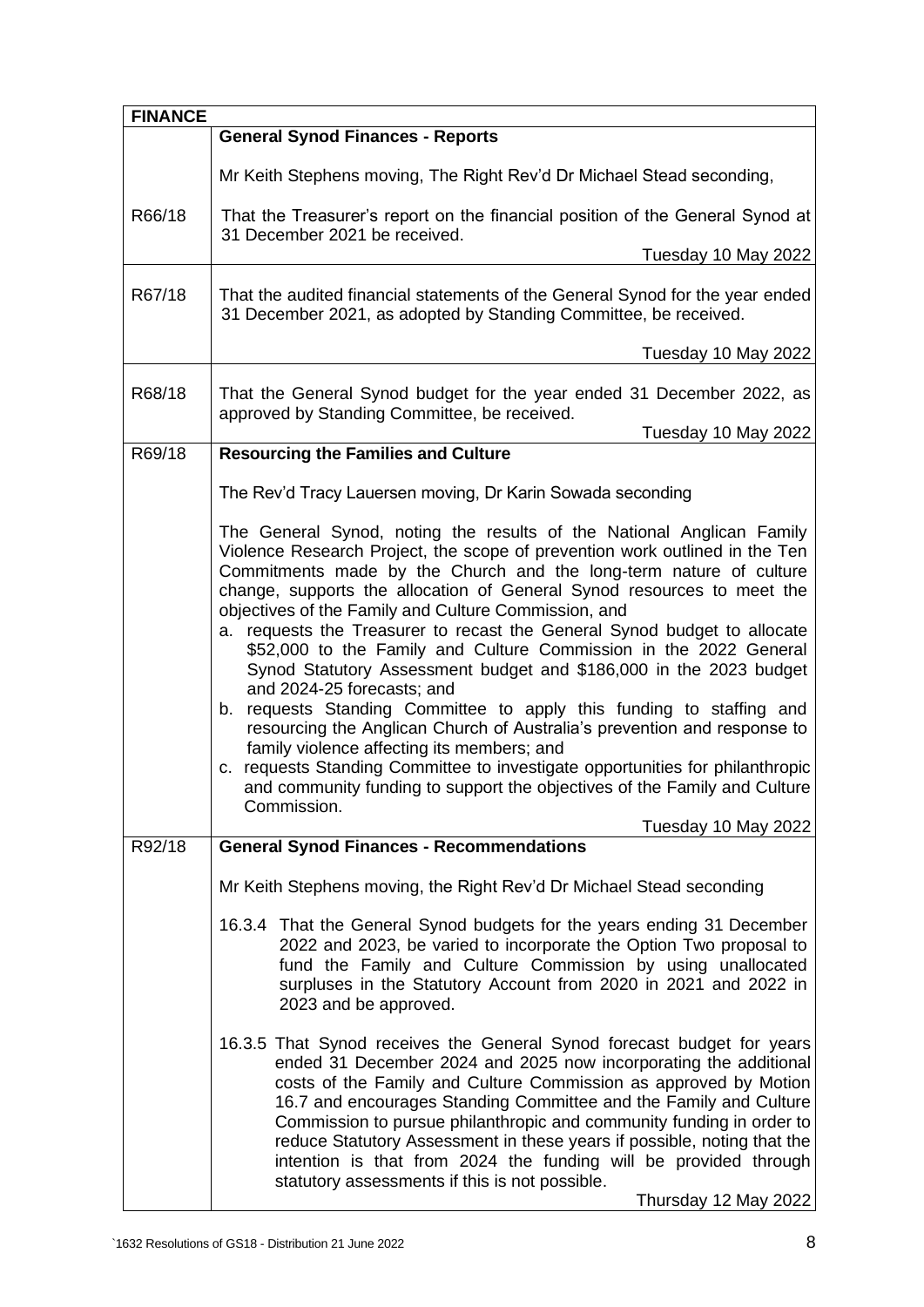| <b>FIRST NATIONS ISSUES</b>                                 |                                                                                                                                                                                                                                                                                                                                                                                                                                                                                                                                                                                                                                                  |  |
|-------------------------------------------------------------|--------------------------------------------------------------------------------------------------------------------------------------------------------------------------------------------------------------------------------------------------------------------------------------------------------------------------------------------------------------------------------------------------------------------------------------------------------------------------------------------------------------------------------------------------------------------------------------------------------------------------------------------------|--|
| R83/18                                                      | <b>Family Violence and First Nations Communities</b>                                                                                                                                                                                                                                                                                                                                                                                                                                                                                                                                                                                             |  |
|                                                             | The Right Rev'd Chris McLeod moving, Dr Rose Elu seconding                                                                                                                                                                                                                                                                                                                                                                                                                                                                                                                                                                                       |  |
|                                                             | The General Synod, noting the new Federal Government draft national plan to<br>end violence against women and children that prioritises two five-year<br>Aboriginal and Torres Strait Islander action plans, requests the Families and<br>Culture Commission to continue to monitor this development, to work with the<br>National Aboriginal and Torres Strait Islander Anglican Council (NATSIAC),<br>the Church's First Nations leaders and relevant diocesan teams to assist them<br>to develop family violence prevention resources appropriate for their context<br>and to report back to the next General Synod.<br>Wednesday 11 May 2022 |  |
| R98/18                                                      | National Aboriginal Bishop and the National Torres Strait Islander                                                                                                                                                                                                                                                                                                                                                                                                                                                                                                                                                                               |  |
|                                                             | <b>Bishop</b>                                                                                                                                                                                                                                                                                                                                                                                                                                                                                                                                                                                                                                    |  |
|                                                             | The Right Rev'd Dr Keith Joseph moving, The Right Rev'd Chris McLeod<br>seconding                                                                                                                                                                                                                                                                                                                                                                                                                                                                                                                                                                |  |
|                                                             | That this General Synod requests the Standing Committee to consider<br>provision for a full stipend and travel allowance for the National Aboriginal<br>Bishop and the National Torres Strait Islander Bishop and to bring a proposal<br>to the next General Synod for implementation.                                                                                                                                                                                                                                                                                                                                                           |  |
|                                                             | Friday 13 May 2022                                                                                                                                                                                                                                                                                                                                                                                                                                                                                                                                                                                                                               |  |
| <b>LITURGY</b>                                              |                                                                                                                                                                                                                                                                                                                                                                                                                                                                                                                                                                                                                                                  |  |
| R45/18                                                      | <b>Australian Anglicans Worship</b>                                                                                                                                                                                                                                                                                                                                                                                                                                                                                                                                                                                                              |  |
|                                                             | The Ven Dane Courtney moving, The Rev'd Dr Elizabeth Smith AM<br>seconding                                                                                                                                                                                                                                                                                                                                                                                                                                                                                                                                                                       |  |
|                                                             | Synod expresses its thanks to the Rev'd Dr Charles Sherlock and Broughton<br>Publishing for providing the important resource Australian Anglicans Worship,<br>which offers a commentary on A Prayer Book for Australia and related<br>liturgical material together with suggestions about how it may be creatively<br>used and commends this publication to all who plan and lead services in our<br>churches.<br>Monday 9 May 2022                                                                                                                                                                                                              |  |
| <b>MARRIAGE, HUMAN SEXUALITY AND SAME-SEX RELATIONSHIPS</b> |                                                                                                                                                                                                                                                                                                                                                                                                                                                                                                                                                                                                                                                  |  |
| R81/18                                                      | <b>Definition of Unchastity</b>                                                                                                                                                                                                                                                                                                                                                                                                                                                                                                                                                                                                                  |  |
|                                                             | The Right Rev'd Dr Michael Stead moving, Ms Seak-King Huang seconding                                                                                                                                                                                                                                                                                                                                                                                                                                                                                                                                                                            |  |
|                                                             | Pursuant to the authority recognised in s.4 and s.26 of the Constitution, to<br>"make statements as to the discipline of this Church", and in accordance<br>with the procedures set out in Rule V, the General Synod states that it<br>continues to hold the historic view that unchastity means sexual intimacy<br>outside a marriage relationship, defined in the Book of Common Prayer as<br>the union of one man and one woman, in accordance with Jesus' teaching<br>about marriage in Matt 19:4-5.<br>Wednesday 11 May 2022                                                                                                                |  |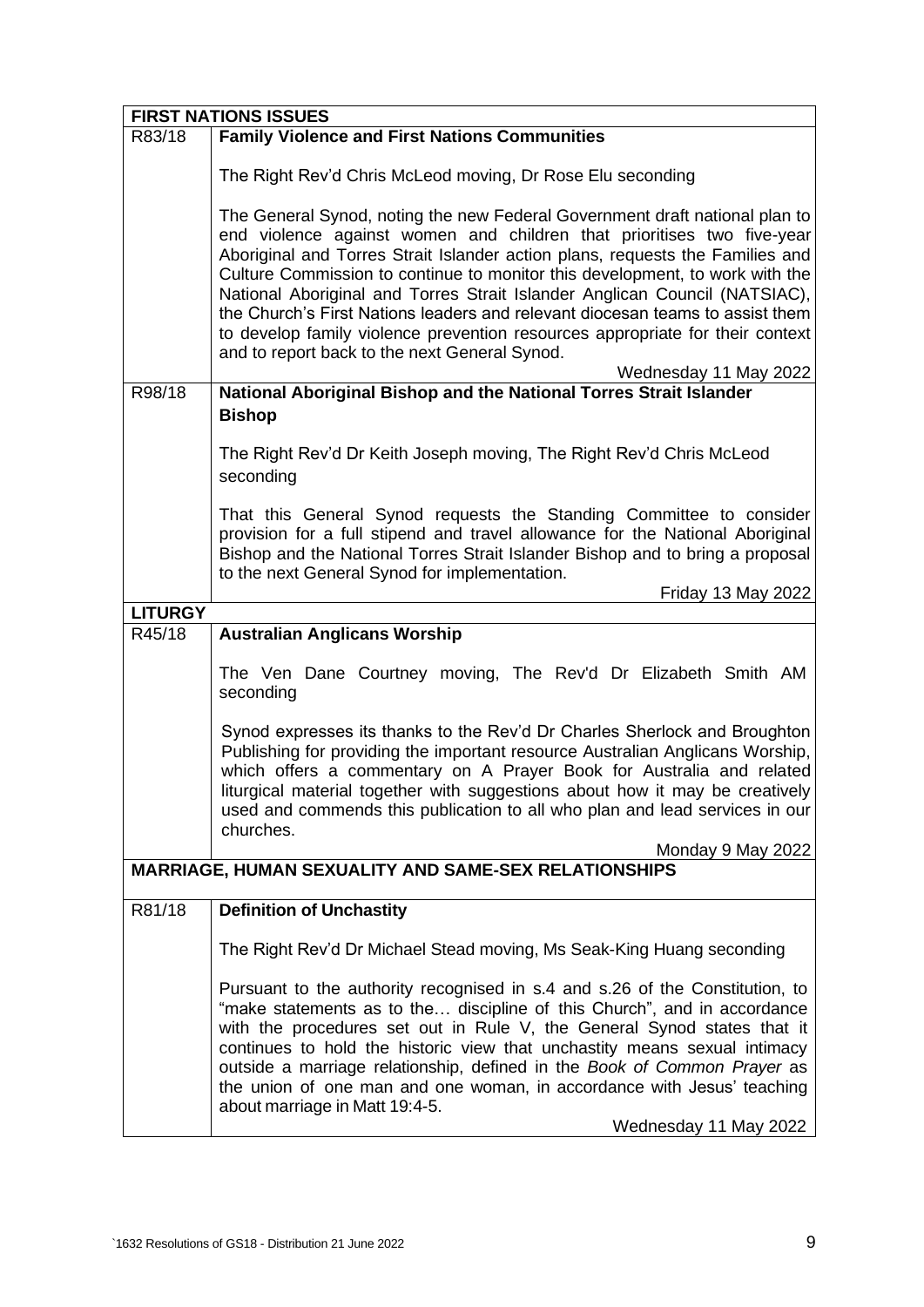| <b>MARRIAGE, HUMAN SEXUALITY AND SAME-SEX RELATIONSHIPS cont'd</b> |                                                                                                                                                                                                                                                                                                                                                                                                                                                                        |  |
|--------------------------------------------------------------------|------------------------------------------------------------------------------------------------------------------------------------------------------------------------------------------------------------------------------------------------------------------------------------------------------------------------------------------------------------------------------------------------------------------------------------------------------------------------|--|
| R82/18                                                             | <b>Safe Churches</b>                                                                                                                                                                                                                                                                                                                                                                                                                                                   |  |
|                                                                    | The Right Rev'd Peter Lin moving, The Rev'd Kate Beer seconding                                                                                                                                                                                                                                                                                                                                                                                                        |  |
|                                                                    | General Synod-<br>Deplores and condemns any behaviour that is disrespectful, hurtful,<br>1.<br>intentionally insensitive, bullying or abusive, and recognises and rejoices<br>in the image of God as reflected in every human being, regardless of<br>race, social circumstances, creed or sexual identity, and apologises to<br>and seeks forgiveness from lesbian, gay, bisexual, transgender or<br>intersex (LGBTI) persons whom we have treated in this way.       |  |
|                                                                    | Commits itself to fostering churches and fellowships where compassion and<br>grace abound and where the love of God is expressed to all, so that our<br>churches and ministries are welcoming, safe and respectful of all people.<br>Wednesday 11 May 2022                                                                                                                                                                                                             |  |
| R97/18                                                             | <b>Affirming Singleness</b>                                                                                                                                                                                                                                                                                                                                                                                                                                            |  |
|                                                                    | The Rev'd Dr Danielle Treweek moving, The Rev'd Dr Rhys Bezzant<br>seconding                                                                                                                                                                                                                                                                                                                                                                                           |  |
|                                                                    | General Synod-<br>1. Notes that Faithfulness in Service was adopted by the General Synod in<br>2004 "as the national code for personal behaviour and the practice of<br>pastoral ministry by clergy and lay church workers" (Resolution 33/04).<br>2. Notes that in Faithfulness in Service clergy and church workers are called<br>to take "responsibility for their sexual conduct by maintaining chastity in<br>singleness and faithfulness in marriage" (FIS 7.2). |  |
|                                                                    | Affirms that singleness is, like marriage, an honourable state for God's<br>people, in which the fullness of God's blessings may be enjoyed. Singleness<br>is highly commended in Scripture (1 Cor 7:8, 32-38; Matt 19:10-12).<br>Thursday 12 May 2022                                                                                                                                                                                                                 |  |
| R82/18                                                             | <b>Safe Churches</b>                                                                                                                                                                                                                                                                                                                                                                                                                                                   |  |
|                                                                    | The Right Rev'd Peter Lin moving, The Rev'd Kate Beer seconding                                                                                                                                                                                                                                                                                                                                                                                                        |  |
|                                                                    | General Synod-<br>Deplores and condemns any behaviour that is disrespectful, hurtful,<br>2.<br>intentionally insensitive, bullying or abusive, and recognises and rejoices<br>in the image of God as reflected in every human being, regardless of<br>race, social circumstances, creed or sexual identity, and apologises to<br>and seeks forgiveness from lesbian, gay, bisexual, transgender or<br>intersex (LGBTI) persons whom we have treated in this way.       |  |
|                                                                    | Commits itself to fostering churches and fellowships where compassion and<br>grace abound and where the love of God is expressed to all, so that our<br>churches and ministries are welcoming, safe and respectful of all people.<br>Wednesday 11 May 2022                                                                                                                                                                                                             |  |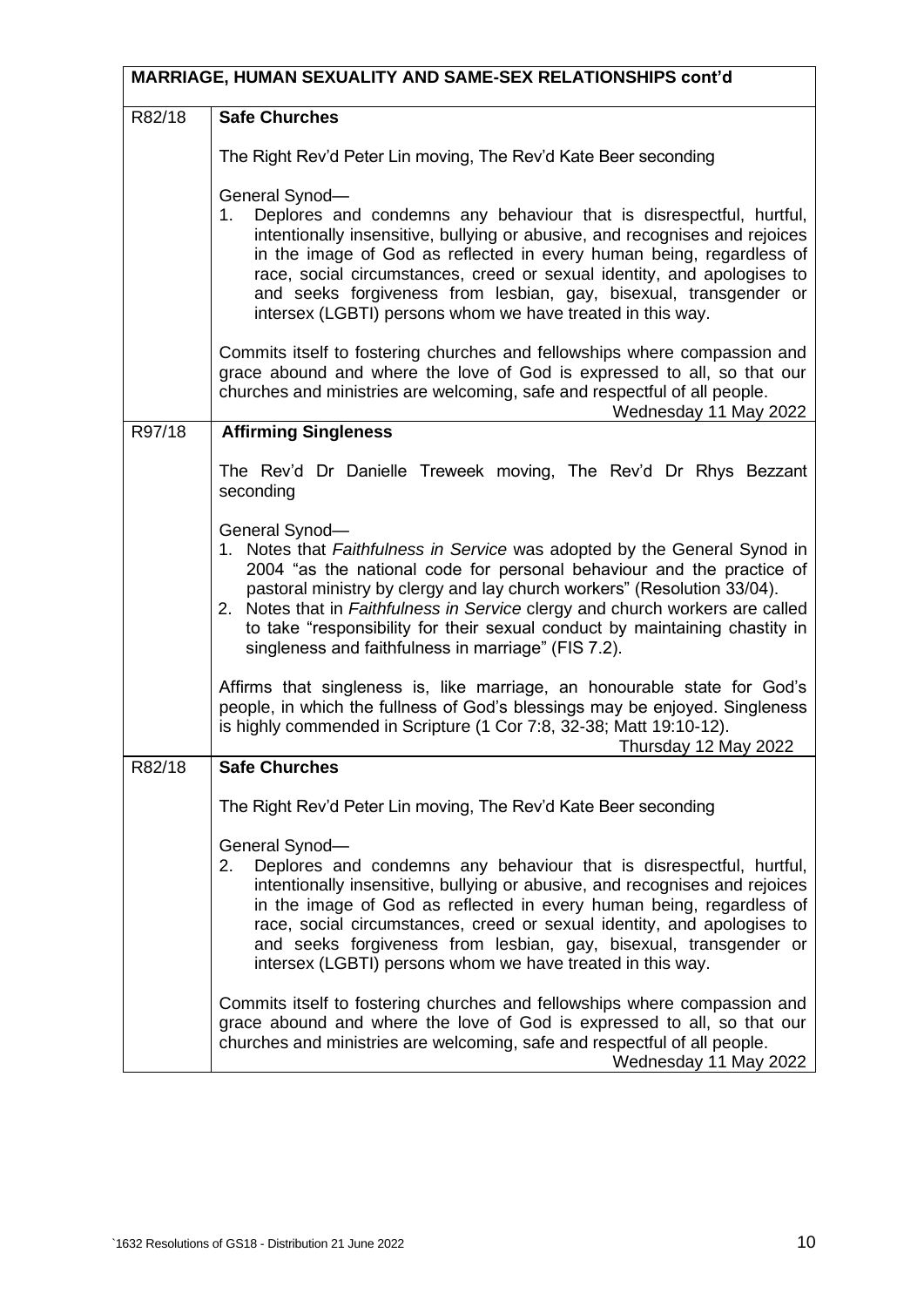|         | MARRIAGE, HUMAN SEXUALITY AND SAME-SEX RELATIONSHIPS cont'd                                                                                                                                                                                                                                                                                                                                                                                                                                                                                                                                                                                                                                                                                                                                                                                                                                                                                                                                                                                                                                                                                                                                                                                                                                                                                                                                                                                                                                                                                            |
|---------|--------------------------------------------------------------------------------------------------------------------------------------------------------------------------------------------------------------------------------------------------------------------------------------------------------------------------------------------------------------------------------------------------------------------------------------------------------------------------------------------------------------------------------------------------------------------------------------------------------------------------------------------------------------------------------------------------------------------------------------------------------------------------------------------------------------------------------------------------------------------------------------------------------------------------------------------------------------------------------------------------------------------------------------------------------------------------------------------------------------------------------------------------------------------------------------------------------------------------------------------------------------------------------------------------------------------------------------------------------------------------------------------------------------------------------------------------------------------------------------------------------------------------------------------------------|
| R108/18 | <b>Exemptions Clauses for Religious Bodies</b>                                                                                                                                                                                                                                                                                                                                                                                                                                                                                                                                                                                                                                                                                                                                                                                                                                                                                                                                                                                                                                                                                                                                                                                                                                                                                                                                                                                                                                                                                                         |
|         | The Rt Rev'd Dr Michael Stead Moving, The Rev'd Natalie Rosner<br>seconding                                                                                                                                                                                                                                                                                                                                                                                                                                                                                                                                                                                                                                                                                                                                                                                                                                                                                                                                                                                                                                                                                                                                                                                                                                                                                                                                                                                                                                                                            |
|         | General Synod-<br>1. Notes that Australia's obligations under Article 18 of the International<br>Covenant on Civil and Political Rights to uphold freedom of religion<br>is, in part, acquitted by means of legislative exemption clauses for<br>religious bodies.<br>2. Notes that these exemption clauses only apply where "an act or<br>practice [conforms] to the doctrines, tenets, beliefs or teachings of<br>that religion" or words to that effect.<br>Notes the 2020 Majority Opinions of the Appellate Tribunal<br>3.<br>distinguish between "doctrine" in the technical sense in which that<br>word is used in our Constitution (where it is limited to those matters<br>that which are required of necessity to be believed for salvation) and<br>"doctrine" in the broader sense in which it is used in the Church.<br>4. Recognises that, for the avoidance of doubt, it is expedient to affirm<br>that past statements of the General Synod about the church's<br>"doctrine" of marriage use the word in this broader sense, and<br>therefore that these statements continue to describe the "doctrines,<br>tenets, beliefs or teachings" of our church.<br>5. Continues to affirm that marriage according to the rites and<br>ceremonies of the Anglican Church of Australia is the voluntary<br>union of one man and one woman arising from mutual promises of<br>lifelong faithfulness, and that it would not conform to the beliefs and<br>teachings of our Church for clergy to solemnise a marriage between<br>a same-sex couple. |
|         | <b>Friday 13 May 2022</b><br><b>MISSION AND MINISTRY</b>                                                                                                                                                                                                                                                                                                                                                                                                                                                                                                                                                                                                                                                                                                                                                                                                                                                                                                                                                                                                                                                                                                                                                                                                                                                                                                                                                                                                                                                                                               |
| R42/18  | <b>Mission to Seafarers</b>                                                                                                                                                                                                                                                                                                                                                                                                                                                                                                                                                                                                                                                                                                                                                                                                                                                                                                                                                                                                                                                                                                                                                                                                                                                                                                                                                                                                                                                                                                                            |
|         | The Right Rev'd John Stead moving, The Right Rev'd Gary Nelson seconding                                                                                                                                                                                                                                                                                                                                                                                                                                                                                                                                                                                                                                                                                                                                                                                                                                                                                                                                                                                                                                                                                                                                                                                                                                                                                                                                                                                                                                                                               |
|         | <b>That General Synod</b><br>a) receives the report of the Mission to Seafarers<br>b) recognises and seeks to include the celebration of Sea Sunday annually<br>as a way to support the ministry of the Mission to Seafarers and highlight<br>the plight of Seafarers<br>c) calls on the Federal and State Governments to take seriously its<br>responsibility under the Maritime Labour Convention 2006 and fully fund<br>shore-based Seafarer welfare centers                                                                                                                                                                                                                                                                                                                                                                                                                                                                                                                                                                                                                                                                                                                                                                                                                                                                                                                                                                                                                                                                                        |
|         | d) respectfully requests the Primate to convey the above terms of this<br>resolution to the Prime Minister and Federal Transport Minister and<br>Shadow counterparts.<br>Monday 9 May 2022                                                                                                                                                                                                                                                                                                                                                                                                                                                                                                                                                                                                                                                                                                                                                                                                                                                                                                                                                                                                                                                                                                                                                                                                                                                                                                                                                             |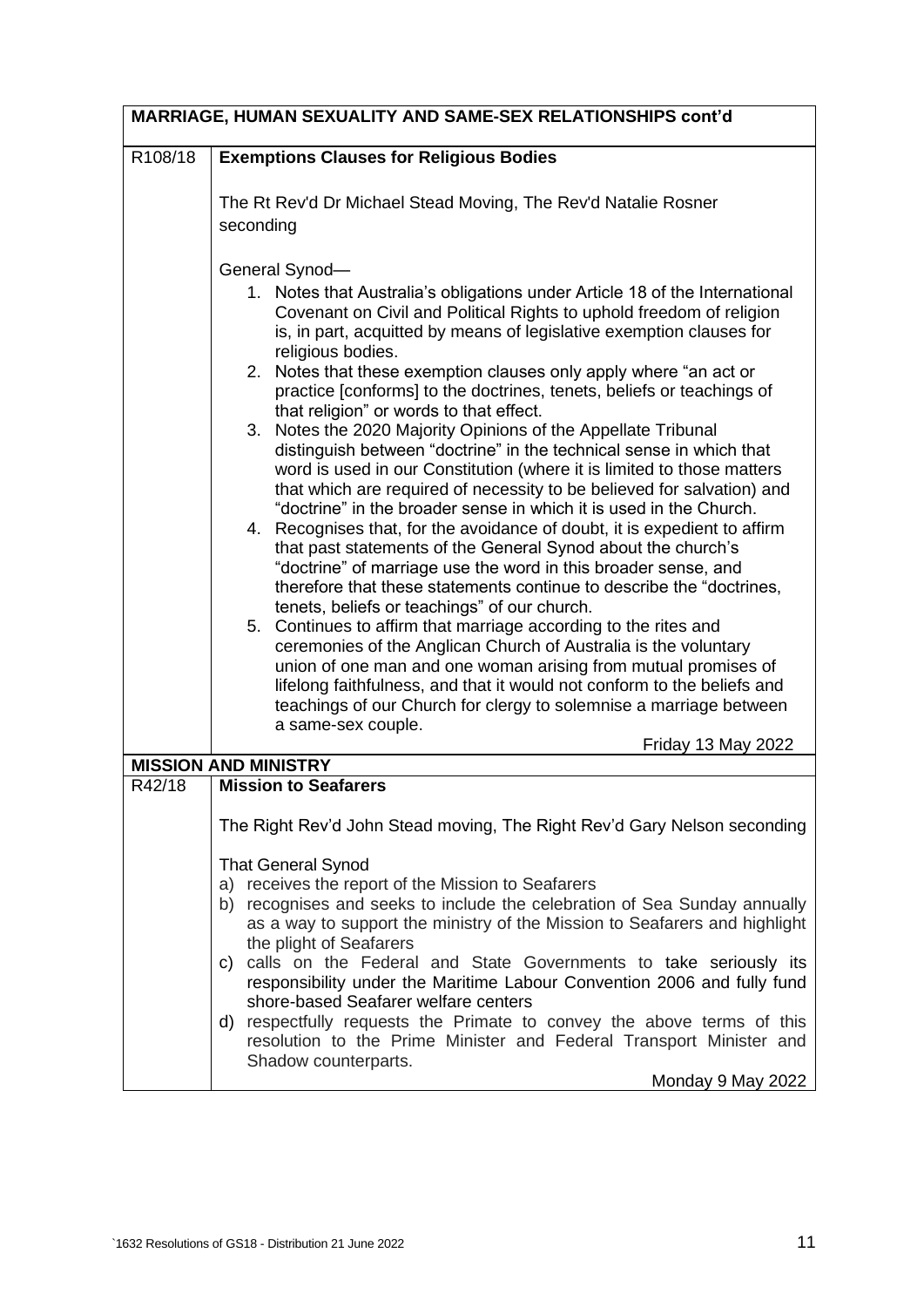| <b>MISSION AND MINISTRY cont'd</b> |                                                                                                                                                                                                                                                                                                                                                                                                                                                                                                                                                                                                                                           |  |
|------------------------------------|-------------------------------------------------------------------------------------------------------------------------------------------------------------------------------------------------------------------------------------------------------------------------------------------------------------------------------------------------------------------------------------------------------------------------------------------------------------------------------------------------------------------------------------------------------------------------------------------------------------------------------------------|--|
| R49/18                             | Ministry Wellbeing and Development: Policy Guidelines and Resources                                                                                                                                                                                                                                                                                                                                                                                                                                                                                                                                                                       |  |
|                                    | The Rev'd Tracy Lauersen moving, The Right Rev'd Dr Ian Coutts seconding                                                                                                                                                                                                                                                                                                                                                                                                                                                                                                                                                                  |  |
|                                    | The General Synod notes:<br>a) Royal Commission recommendations 16.4, 16.44 and 16.45 for national<br>mandatory standards for professional development, professional/pastoral<br>supervision and performance appraisals; and                                                                                                                                                                                                                                                                                                                                                                                                              |  |
|                                    | b) the endorsement of the Ministry Wellbeing and Development: Policy,<br>Guidelines and Resources document by the Standing Committee                                                                                                                                                                                                                                                                                                                                                                                                                                                                                                      |  |
|                                    | and encourages dioceses to fully implement the policy and guidelines to<br>enhance the wellbeing and professional development of clergy and some paid<br>church workers.                                                                                                                                                                                                                                                                                                                                                                                                                                                                  |  |
|                                    | Monday 9 May 2022                                                                                                                                                                                                                                                                                                                                                                                                                                                                                                                                                                                                                         |  |
| R61/18                             | <b>Great Commission</b>                                                                                                                                                                                                                                                                                                                                                                                                                                                                                                                                                                                                                   |  |
|                                    | The Very Rev'd Sandy Grant moving, The Right Rev'd Rick Lewers<br>seconding                                                                                                                                                                                                                                                                                                                                                                                                                                                                                                                                                               |  |
|                                    | General Synod submits to the universal authority in heaven and earth given<br>by God to the risen Lord Jesus Christ. Therefore, we recommit to the 'Great<br>Commission' he has given to go and make disciples of all nations, baptising<br>them in the name of the Father and of the Son and the Holy Spirit, and<br>teaching them to obey everything Jesus has commanded us.                                                                                                                                                                                                                                                            |  |
|                                    | Synod also recalls that the first and key mark of the Anglican Consultative<br>Council's Five Marks of Mission is "To proclaim the Good News of the<br>Kingdom", and that the second Mark is to "To teach, baptise and nurture new<br>believers".                                                                                                                                                                                                                                                                                                                                                                                         |  |
|                                    | Therefore, Synod laments the lack of attention we have given in the ordering<br>of our business towards encouraging evangelism and disciple-making.                                                                                                                                                                                                                                                                                                                                                                                                                                                                                       |  |
|                                    | However, Synod commends Anglican organisations such as ABM (the<br>Anglican Board of Mission), the Defence Force Board with its Anglican<br>Chaplains, the Mission to Seafarers, BCA (the Bush Church Aid Society) and<br>NATSIAC (the National Aboriginal and Torres Strait Islander Anglican<br>Council) for how central or important "preaching" or "proclaiming" the gospel<br>of Christ is to their stated missions.                                                                                                                                                                                                                 |  |
|                                    | We also affirm the observation made (Book 4, p 4-175) by the Diocesan<br>Financial Advisory Task Force (DFATF), in the context of addressing the<br>serious lack of financial sustainability of many dioceses and so encouraging<br>the possibility of combining of 'back office' functions, that " with a growing<br>church, many of the financial concerns that DFATF and others have been<br>attempting to address would be ameliorated or disappear.<br>Hence the<br>strategic priority of the Church should be on most effectively sharing the<br>gospel and nurturing the faithful with a view to increasing Church<br>membership." |  |
|                                    | We urge the Standing Committee and its Commissions to keep obedience to<br>the first and primary mark of mission firmly in view, even when the particular<br>matters in front of them are not directly related to gospel proclamation.                                                                                                                                                                                                                                                                                                                                                                                                    |  |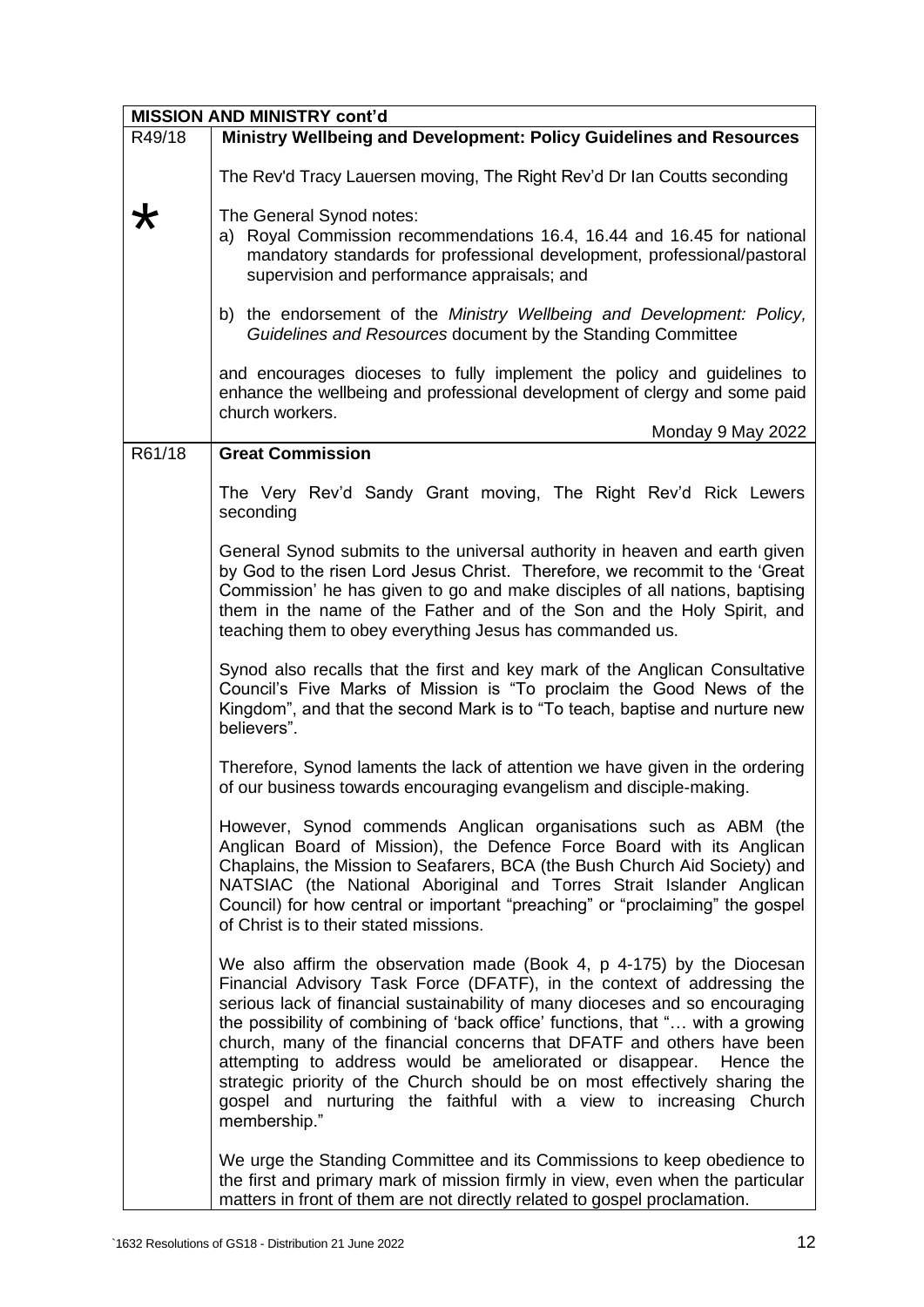|         | Lastly, Synod acknowledges that the primary carriage of obedience to<br>Christ's Great Commission lies not with Commissions, Agencies or Synods<br>but with local churches. So as members of the same, we rededicate<br>ourselves in personal faith and obedience to the Lord Jesus for the varied<br>parts we can play in evangelism and disciple-making.<br>Tuesday 10 May 2022                                                                                                                                                                                                                                                                                                                                                                                                                   |
|---------|-----------------------------------------------------------------------------------------------------------------------------------------------------------------------------------------------------------------------------------------------------------------------------------------------------------------------------------------------------------------------------------------------------------------------------------------------------------------------------------------------------------------------------------------------------------------------------------------------------------------------------------------------------------------------------------------------------------------------------------------------------------------------------------------------------|
| R80/18  | <b>Viability of Regional Dioceses</b>                                                                                                                                                                                                                                                                                                                                                                                                                                                                                                                                                                                                                                                                                                                                                               |
| ₩       | The Right Rev'd Dr Keith Joseph moving, The Right Rev'd Dr Greg<br>Anderson seconding                                                                                                                                                                                                                                                                                                                                                                                                                                                                                                                                                                                                                                                                                                               |
|         | <b>This General Synod</b>                                                                                                                                                                                                                                                                                                                                                                                                                                                                                                                                                                                                                                                                                                                                                                           |
|         | Recognising the financial stress and administrative strain placed on regional<br>and rural dioceses due to the legacy of historic sexual abuse claims, the<br>rising cost of insuring property and ministry operations, and the increased<br>workload from centrally-mandated ministry programs: requests that the<br>Standing Committee, with the support of the Diocesan Financial Advisory<br>Task Force determine how the Metropolitan Dioceses could take on greater<br>responsibility for supporting ministry in all the dioceses of their respective<br>Provinces including but not limited to policies, processes, administration,<br>registries, insurance, safe ministry training and audit, redress and continued<br>presence in regional and rural ministries.<br>Wednesday 11 May 2022 |
| R109/18 | 30 <sup>th</sup> Anniversary of the Ordination of Women                                                                                                                                                                                                                                                                                                                                                                                                                                                                                                                                                                                                                                                                                                                                             |
|         | The Right Rev'd Dr Keith Joseph moving, Justice Debra Mullins AO<br>seconding                                                                                                                                                                                                                                                                                                                                                                                                                                                                                                                                                                                                                                                                                                                       |
|         | That Synod notes that:                                                                                                                                                                                                                                                                                                                                                                                                                                                                                                                                                                                                                                                                                                                                                                              |
|         | this year marks the 30th anniversary of the ordination of the first women<br>priests in the Anglican Church of Australia and that by the end of 1992 92<br>women had been ordained priests Australia wide - '92 in 92';                                                                                                                                                                                                                                                                                                                                                                                                                                                                                                                                                                             |
|         | Currently, according to the Anglican Church Directory 2020/21 there are<br>3831 clergy of whom 888 (23%) are women. Of this number there are 7<br>bishops, 397 active priests, 171 active deacons, 66 whose position is not<br>specified and 247 who are retired;                                                                                                                                                                                                                                                                                                                                                                                                                                                                                                                                   |
|         | and acknowledges the important contribution ordained women have made<br>and continue to make to worship, ministry and leadership in the Anglican<br>church.                                                                                                                                                                                                                                                                                                                                                                                                                                                                                                                                                                                                                                         |
|         | and notes further that this year will be a time for observance of this<br>anniversary across the nation;                                                                                                                                                                                                                                                                                                                                                                                                                                                                                                                                                                                                                                                                                            |
|         | and that 2 of the original 92 in 92: the Most Reverend Kay Goldsworthy AO,<br>the Archbishop of Perth and the Right Reverend Kate Prowd, Assistant<br>Bishop in the Diocese of Melbourne are members of this Synod.                                                                                                                                                                                                                                                                                                                                                                                                                                                                                                                                                                                 |
|         | <b>Friday 13 May 2022</b>                                                                                                                                                                                                                                                                                                                                                                                                                                                                                                                                                                                                                                                                                                                                                                           |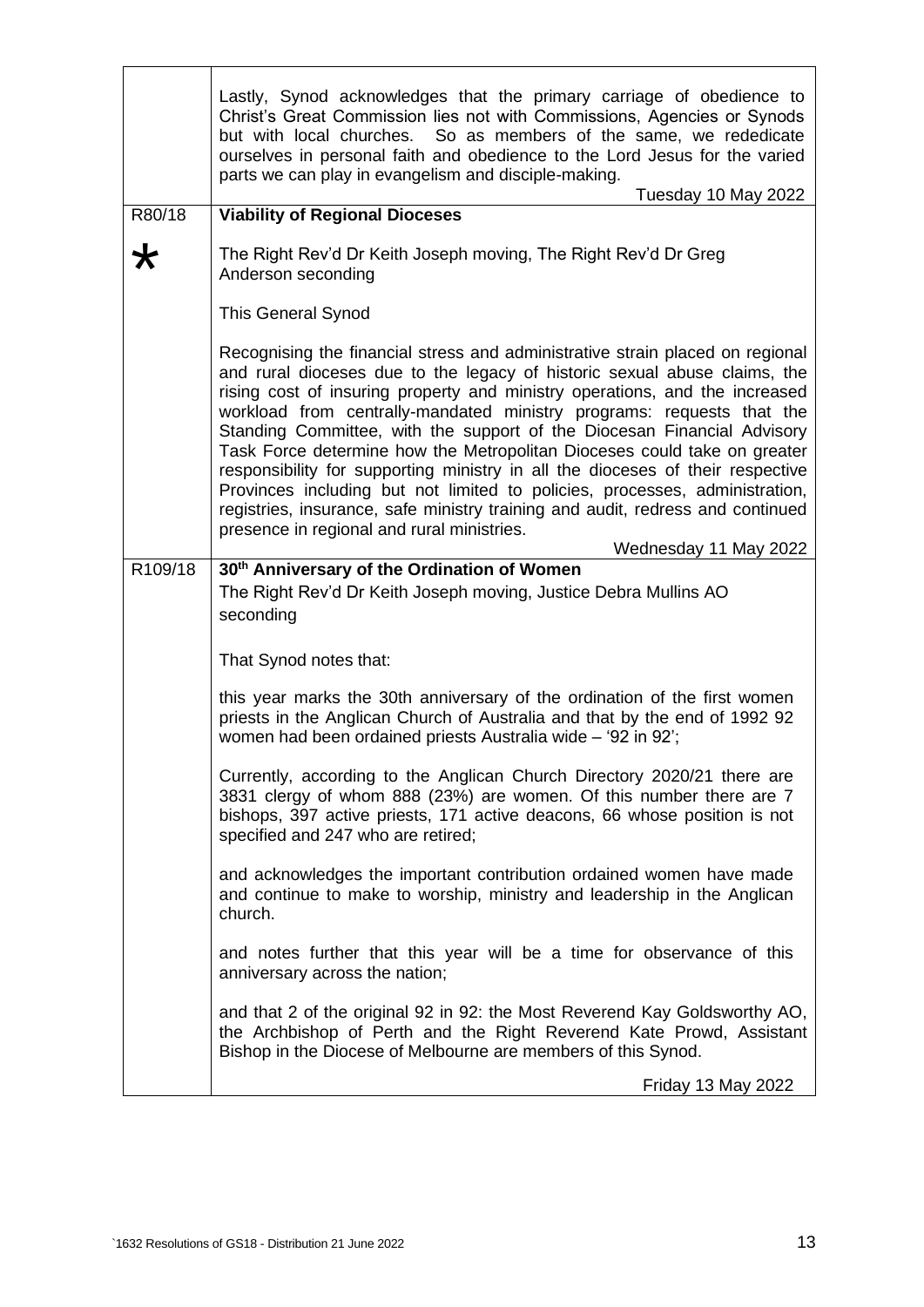| <b>PUBLIC AFFAIRS</b> |                                                                                                                                                                                                                                                                                                                                                                                                                                                                                                                                                                                                                                                                                                                                                                                                                                                                                                                                                                                                                                                                                                                                                                                                                                                                         |  |
|-----------------------|-------------------------------------------------------------------------------------------------------------------------------------------------------------------------------------------------------------------------------------------------------------------------------------------------------------------------------------------------------------------------------------------------------------------------------------------------------------------------------------------------------------------------------------------------------------------------------------------------------------------------------------------------------------------------------------------------------------------------------------------------------------------------------------------------------------------------------------------------------------------------------------------------------------------------------------------------------------------------------------------------------------------------------------------------------------------------------------------------------------------------------------------------------------------------------------------------------------------------------------------------------------------------|--|
| R54/18                | Jobseeker                                                                                                                                                                                                                                                                                                                                                                                                                                                                                                                                                                                                                                                                                                                                                                                                                                                                                                                                                                                                                                                                                                                                                                                                                                                               |  |
|                       | The Rev'd Prof Peter Sandeman moving, Dr Carolyn Tan seconding                                                                                                                                                                                                                                                                                                                                                                                                                                                                                                                                                                                                                                                                                                                                                                                                                                                                                                                                                                                                                                                                                                                                                                                                          |  |
|                       | The General Synod -<br>Notes that:<br>$1_{-}$<br>More than a million people across Australia live on government<br>a)<br>payments that do not cover the cost of housing, food, transport and<br>healthcare.<br>The next generation is paying the price of poverty. Over one million<br>b)<br>children live in households reliant on JobSeeker. Living on<br>JobSeeker is the biggest contributing factor behind growing up in<br>poverty.<br>The Government has previously briefly raised the rate of JobSeeker<br>C)<br>above the poverty line, lifting hundreds of thousands of people out<br>of poverty. It has the power to do this again.<br>Calls for:<br>2.<br>a) An immediate raise to the rate of JobSeeker above the poverty line.<br>An independent Social Security Commission with the power to set<br>b)<br>government payments, to make sure payments never again fall<br>below the poverty line.<br>Redesign of the Jobactive System to encourage more effective<br>C)<br>participation in job search and training, and also to recognise better<br>the legitimate contributions made by those receiving JobSeeker<br>benefits who engage in formal volunteering or providing unpaid<br>care.                                                            |  |
| R55/18                | Monday 9 May 2022<br><b>Climate Change - Call to the Church</b>                                                                                                                                                                                                                                                                                                                                                                                                                                                                                                                                                                                                                                                                                                                                                                                                                                                                                                                                                                                                                                                                                                                                                                                                         |  |
| Ж                     | Leave was granted by Synod to move the motion in an amended form.                                                                                                                                                                                                                                                                                                                                                                                                                                                                                                                                                                                                                                                                                                                                                                                                                                                                                                                                                                                                                                                                                                                                                                                                       |  |
|                       | The Very Rev'd Dr Peter Catt moving, The Ven Tiffany Sparks seconding                                                                                                                                                                                                                                                                                                                                                                                                                                                                                                                                                                                                                                                                                                                                                                                                                                                                                                                                                                                                                                                                                                                                                                                                   |  |
|                       | That this Synod,<br>Noting:<br>А.<br>1. Resolution A17:05 of the Anglican Consultative Council (ACC)<br>2017, in which the ACC recognised that there is a Climate<br>Emergency and called on member churches to respond in ways that<br>are 'a living testament to our faith';<br>Resolution A17:06 of the ACC 2017, in which the ACC called upon<br>2.<br>member churches to work towards building climate resilience;<br>That the 2020 meeting of the General Synod of The Church of<br>3.<br>England (C of E) called on 'all parts of the C of E $\dots$ , to work to<br>achieve year-on-year reductions in emissions and urgently examine<br>what would be required to reach net zero emissions by 2030 in<br>order that a plan of action can be drawn up to achieve that target'.<br>With concern, the lack of progress in the Anglican Church of<br>4.<br>Australia in reporting on the Protection of the Environment Canon<br>2007 and reporting on the calculation of emissions as requested in<br>R62/17.<br>Recognises that the global climate emergency is a crisis for God's<br>В.<br>creation, and a fundamental injustice, which ultimately stems from<br>rebellion against our Creator and his commands to humans regarding<br>stewardship of his world. |  |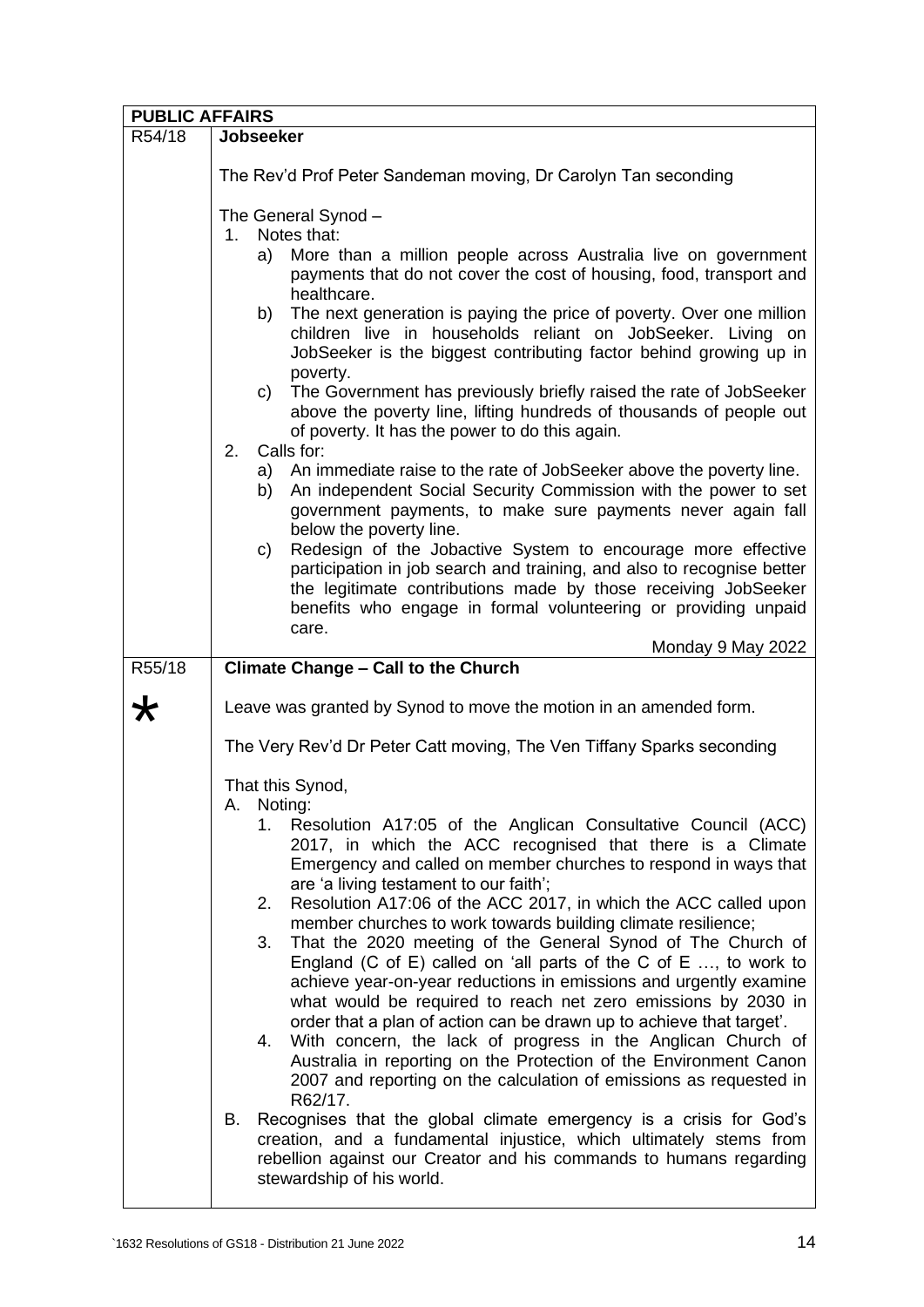|        | Trusts Jesus Christ as ultimate reconciler of all things in creation,<br>C.<br>through his blood shed on the cross and looks with hope to his promise<br>of a renewed creation.<br>Encourages consideration of the actions involving worship, mission,<br>D.<br>advocacy, and community participation commended to the Church in<br>ACC 2017 Resolutions A17.05 and A17.06.<br>Encourages the Diocese and Agencies of the Anglican Church of<br>Е.<br>Australia to work towards net zero carbon emissions by 2040, and to<br>consider faster reductions where possible.<br>Urges the Dioceses and Agencies of the Anglican Church of Australia to:<br>F.<br>1. Strengthen their efforts to report on the Protection of the<br>Environment Canon 2007;<br>2. Submit their best estimates of carbon emissions on an annual basis<br>to The Standing Committee to enable us as a Province to track our<br>progress toward net zero carbon emissions; and<br>3. Embrace the actions commended to the Church through ACC 2017 |
|--------|--------------------------------------------------------------------------------------------------------------------------------------------------------------------------------------------------------------------------------------------------------------------------------------------------------------------------------------------------------------------------------------------------------------------------------------------------------------------------------------------------------------------------------------------------------------------------------------------------------------------------------------------------------------------------------------------------------------------------------------------------------------------------------------------------------------------------------------------------------------------------------------------------------------------------------------------------------------------------------------------------------------------------|
|        | Resolutions A17.05 and A17.06, considered the most appropriate to<br>their contexts.<br>Monday 9 May 2022                                                                                                                                                                                                                                                                                                                                                                                                                                                                                                                                                                                                                                                                                                                                                                                                                                                                                                                |
| R59/18 | <b>Aged Care and Disability Care</b>                                                                                                                                                                                                                                                                                                                                                                                                                                                                                                                                                                                                                                                                                                                                                                                                                                                                                                                                                                                     |
|        | The Rt Rev'd Dr Peter Stuart moving; the Very Rev'd Katherine Bowyer<br>seconding                                                                                                                                                                                                                                                                                                                                                                                                                                                                                                                                                                                                                                                                                                                                                                                                                                                                                                                                        |
|        | This General Synod in response to the findings of the Aged Care Royal<br>Commission and in response to community concerns about the National<br>Disability Insurance Scheme and in response to issues being raised in the<br>Disability Royal Commission calls on the incoming Commonwealth<br>Government to develop and communicate a strategic roadmap for<br>improvement to Aged Care and Disability Care which implements the findings<br>of the Aged Care and Disability Royal Commissions, enables providers of<br>Aged Care and Disability Care to have long-term confidence about sufficient<br>funding for the provision of services, and assures people receiving support of<br>the integrity of these systems.<br>Tuesday 10 May 2022                                                                                                                                                                                                                                                                         |
| R60/18 | <b>Federal Gambling Reform</b>                                                                                                                                                                                                                                                                                                                                                                                                                                                                                                                                                                                                                                                                                                                                                                                                                                                                                                                                                                                           |
|        | The Rev'd Dr Michael Bird moving, The Very Rev'd Sandy Grant seconding                                                                                                                                                                                                                                                                                                                                                                                                                                                                                                                                                                                                                                                                                                                                                                                                                                                                                                                                                   |
|        | The General Synod notes that the Bible says "Whoever oppresses the poor<br>shows contempt for their Maker, but whoever is kind to the needy honours<br>God" (Proverbs 14.31). Therefore it joins the Alliance for Gambling Reform in<br>calling on the next federal Parliament:                                                                                                                                                                                                                                                                                                                                                                                                                                                                                                                                                                                                                                                                                                                                          |
|        | to ban all sports gambling advertising on TV, radio and online, (or at least<br>before 10.00pm at night);<br>to complete legislative changes to ban the use of credit cards for<br>$\qquad \qquad \blacksquare$<br>gambling, including online, directly or through third party payment<br>systems like digital wallets;<br>to expand the national consumer protection framework to regulate casinos<br>and online gambling at a national level, for example by creating a national<br>casino regulator and an online gambling ombudsman;<br>to ban donations from any gambling license holder, including Board or<br>$\overline{\phantom{a}}$<br>committee members of gambling license holders, or their peak bodies to<br>political parties and candidates.                                                                                                                                                                                                                                                             |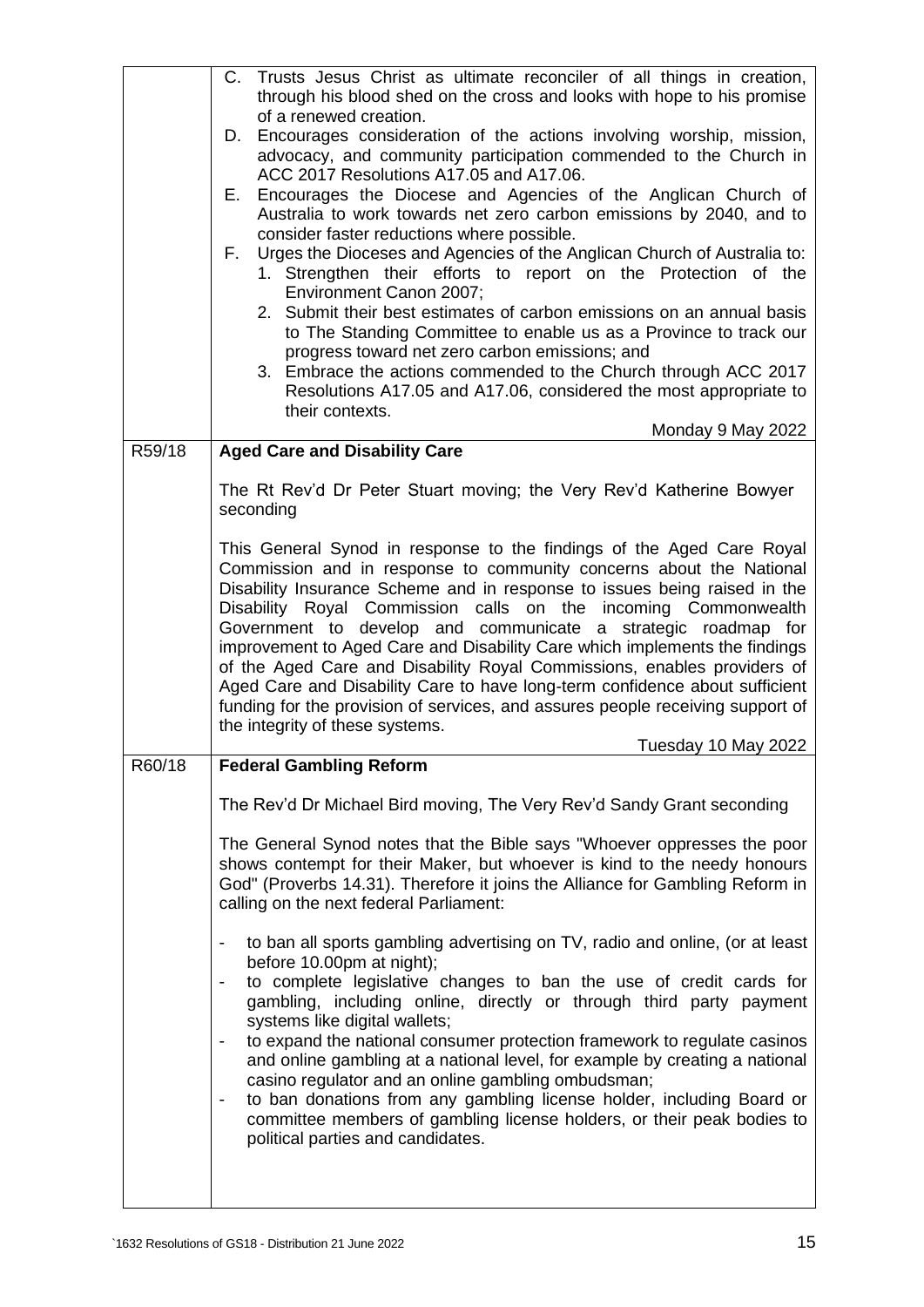|        | The General Synod requests the General Secretary to communicate the terms<br>of the resolution to the national Leaders of all political parties represented in<br>the federal Parliament before the imminent federal election, and to ensure that<br>all members and senators of the newly convened Parliament are advised of<br>the terms of this resolutions as soon as possible after the election is declared.<br>Tuesday 10 May 2022 |
|--------|-------------------------------------------------------------------------------------------------------------------------------------------------------------------------------------------------------------------------------------------------------------------------------------------------------------------------------------------------------------------------------------------------------------------------------------------|
| R62/18 | <b>State and Territory Gambling Reform</b>                                                                                                                                                                                                                                                                                                                                                                                                |
|        | The Very Rev'd Sandy Grant moving, the Rev'd Dr Michael Bird seconding                                                                                                                                                                                                                                                                                                                                                                    |
|        | The General Synod notes that Australia has the world's worst rate of<br>gambling losses per capita, with poker machines causing the significant<br>majority of those losses, being home to less than half a percent of the world's<br>population but with 20 percent of its pokies.                                                                                                                                                       |
|        | The General Synod also notes that the Bible reminds rulers to "Speak up and<br>judge fairly, defend the rights of the poor and needy" (Proverbs 31:9).                                                                                                                                                                                                                                                                                    |
|        | Therefore, in light of the enormous losses on poker machines, General Synod<br>urges all State and Territory parliaments, to consider urgently:                                                                                                                                                                                                                                                                                           |
|        | implementation of \$1 bet limits on all poker machines (recommended by<br>Productivity Commission);                                                                                                                                                                                                                                                                                                                                       |
|        | implementation of a cashless gaming smart card system (commended by<br>the Bergin Inquiry);                                                                                                                                                                                                                                                                                                                                               |
|        | more extensive compulsory shut down periods for all poker machines, for<br>example between midnight and 10am, and;                                                                                                                                                                                                                                                                                                                        |
|        | as an immediate initial step, mandating that all future electronic gaming<br>$\overline{\phantom{a}}$<br>device technology (including the gaming devices themselves and any<br>gambling card technology) be capable of implementing such measures.                                                                                                                                                                                        |
|        | The General Synod requests the General Secretary to communicate the<br>terms of this resolution to the Premiers and Opposition Leaders of each State<br>and Territory Parliament.                                                                                                                                                                                                                                                         |
|        | Tuesday 10 May 2022                                                                                                                                                                                                                                                                                                                                                                                                                       |
| R78/18 | <b>Climate Change - Call on Australian Governments</b>                                                                                                                                                                                                                                                                                                                                                                                    |
|        | The Very Rev'd Dr Peter Catt moving, The Right Rev'd Dr Murray Harvey<br>seconding                                                                                                                                                                                                                                                                                                                                                        |
|        | Noting:                                                                                                                                                                                                                                                                                                                                                                                                                                   |
|        | Australia's endorsement of the 2015 UN Paris Climate Change<br>А.<br>Agreement (COP21) and in particular the global framework to avoid<br>dangerous climate change caused by emissions of greenhouse gases<br>by limiting global warming to well below 2°C and pursuing efforts to limit<br>it to 1.5°C.                                                                                                                                  |
|        | Australia's pledge to the 2021 UN Glasgow Conference (COP26) to<br>В.<br>achieve net zero emissions by 2050, and the endorsement of this pledge<br>by both the Coalition government at the time of the Conference and the<br>Australian Labor Party then in Opposition.                                                                                                                                                                   |
|        | C.<br>That all Australian sub-national governments have also endorsed the<br>goal of net zero emissions by 2050 or earlier.                                                                                                                                                                                                                                                                                                               |
|        | That all levels of Australian government apart from WA and NT have<br>D.<br>committed to interim reductions by 2030.                                                                                                                                                                                                                                                                                                                      |
|        | Е.<br>That urgent action to keep the 1.5C goal alive was called for at COP26<br>with 190 countries pledging to rapidly phase down their use of $\cosh - a$<br>pledge that was not adopted by Australia.                                                                                                                                                                                                                                   |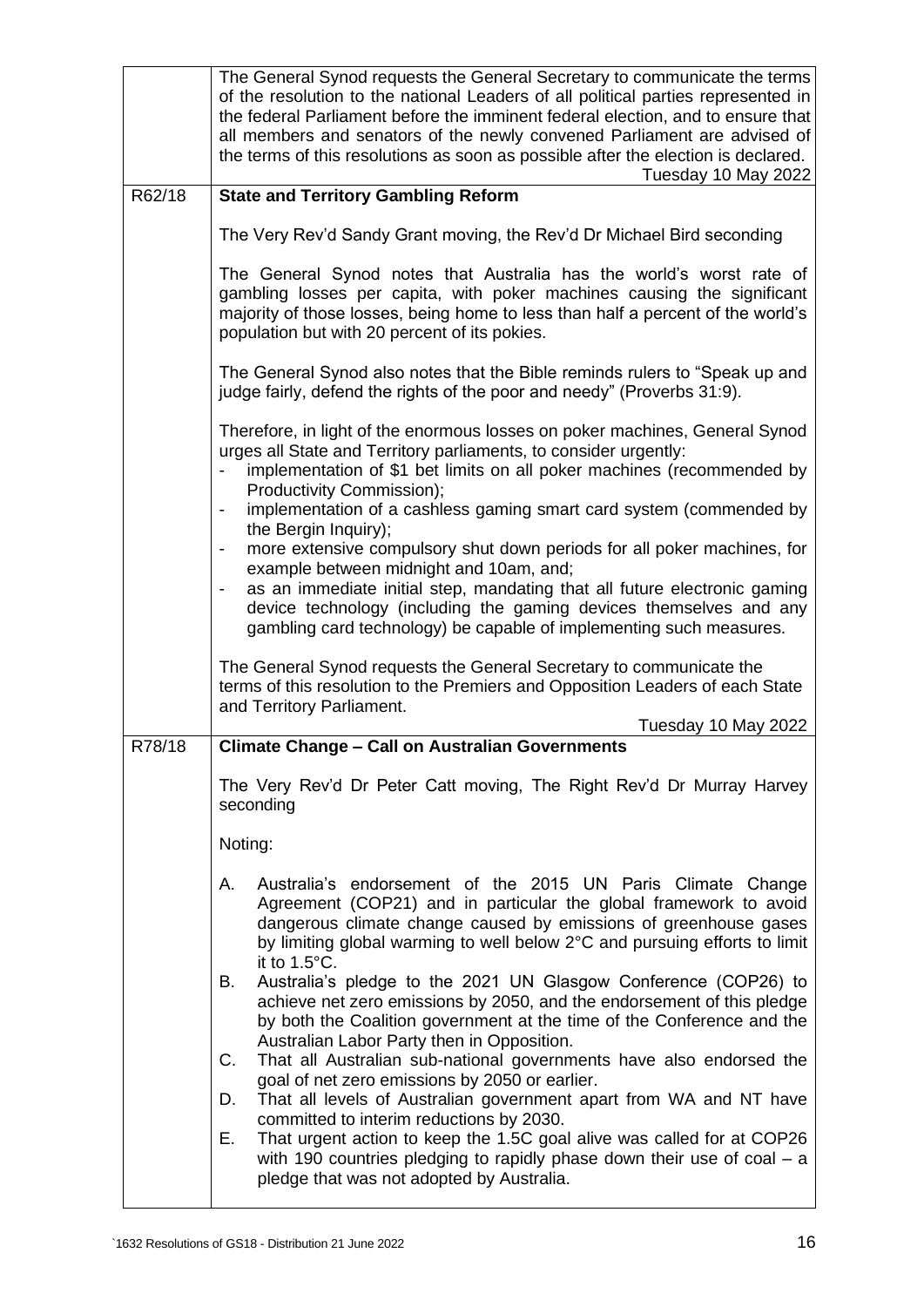| F.<br>That while Australian greenhouse gas emissions in the electricity<br>generation sector are declining, in all other sectors including transport,<br>agriculture and resource extraction emissions continue to increase<br>consistent with a 3C warming scenario if other countries followed similar<br>policies and emissions trajectories.<br>That climate change is the most pressing security issue for the Pacific<br>G.<br>Island countries, communities and peoples, and the latest IPCC report<br>confirms the urgency for global, national and local climate actions; and<br>Η.<br>The Pacific Island countries are among the least responsible for global<br>warming and biodiversity loss, and are amongst the world's most<br>vulnerable, facing the severest consequences that will continue to<br>worsen in years to come. The impacts of disasters such as cyclones and<br>contaminated groundwater due to flood risk and sea level rise<br>inundation, are already taking a toll on the Blue Pacific, coral reefs, and<br>fish stocks and in the households of families who lack the means to<br>move to safer ground.                                                                                                                                                                                                                                                                                                                                                                                                                                                                                                                                                                                                                                                                                                                                                                                                                                                                                                                                                                                                                                              |
|-----------------------------------------------------------------------------------------------------------------------------------------------------------------------------------------------------------------------------------------------------------------------------------------------------------------------------------------------------------------------------------------------------------------------------------------------------------------------------------------------------------------------------------------------------------------------------------------------------------------------------------------------------------------------------------------------------------------------------------------------------------------------------------------------------------------------------------------------------------------------------------------------------------------------------------------------------------------------------------------------------------------------------------------------------------------------------------------------------------------------------------------------------------------------------------------------------------------------------------------------------------------------------------------------------------------------------------------------------------------------------------------------------------------------------------------------------------------------------------------------------------------------------------------------------------------------------------------------------------------------------------------------------------------------------------------------------------------------------------------------------------------------------------------------------------------------------------------------------------------------------------------------------------------------------------------------------------------------------------------------------------------------------------------------------------------------------------------------------------------------------------------------------------------------------------------|
| This Synod:<br>understands the theological value of the natural world as a divine<br>1.<br>blessing intended by God to flourish and to be shared in harmony by<br>human communities, and recognises that this blessing has been spoiled<br>and abused by human greed and carelessness;<br>2.<br>recognises God's sovereign and good superintendence of his creation<br>and acknowledges human responsibility for our stewardship of it;<br>trusts Jesus Christ as the ultimate reconciler of all things in creation,<br>3.<br>through his blood shed on the cross and looks with hope to his promised<br>renewed creation;<br>nevertheless, laments the suffering already being endured across the<br>4.<br>world by communities facing drought, water insufficiency, loss of arable<br>lands, destructive fire events, cyclones, floods and rising sea levels, and<br>the increasing challenges caused by rising global temperatures, air<br>pollution and loss of biodiversity which will be borne disproportionately<br>by the poorest of the world's poor;<br>calls on the Australian Government, the community and all people of<br>5.<br>faith, to support Pacific and Aboriginal and Torres Strait Islander<br>communities in their call for urgent reductions in emissions of<br>greenhouse gases by<br>accepting that climate change is a pressing human security<br>(i)<br>challenge;<br>recognising the long-term activism of both Pacific national and<br>(ii)<br>Christian leaders on addressing climate change globally;<br>requesting the largest emitters and contributors, including<br>(iii)<br>Australia, act immediately to meet the Paris global warming target;<br>and<br>providing financial support to assist affected Pacific and Aboriginal<br>(iv)<br>and Torres Strait Islander communities to adapt and protect their<br>lands, islands, lives and futures.<br>encouraging Australian research into, and generous foreign aid for,<br>(v)<br>mitigation, adaptability and resilience measures, especially in<br>developing nations, because many of the impacts resulting from<br>the changing climate are locked in for centuries (as the IPCC<br>notes). |
| Wednesday 11 May 2022                                                                                                                                                                                                                                                                                                                                                                                                                                                                                                                                                                                                                                                                                                                                                                                                                                                                                                                                                                                                                                                                                                                                                                                                                                                                                                                                                                                                                                                                                                                                                                                                                                                                                                                                                                                                                                                                                                                                                                                                                                                                                                                                                                   |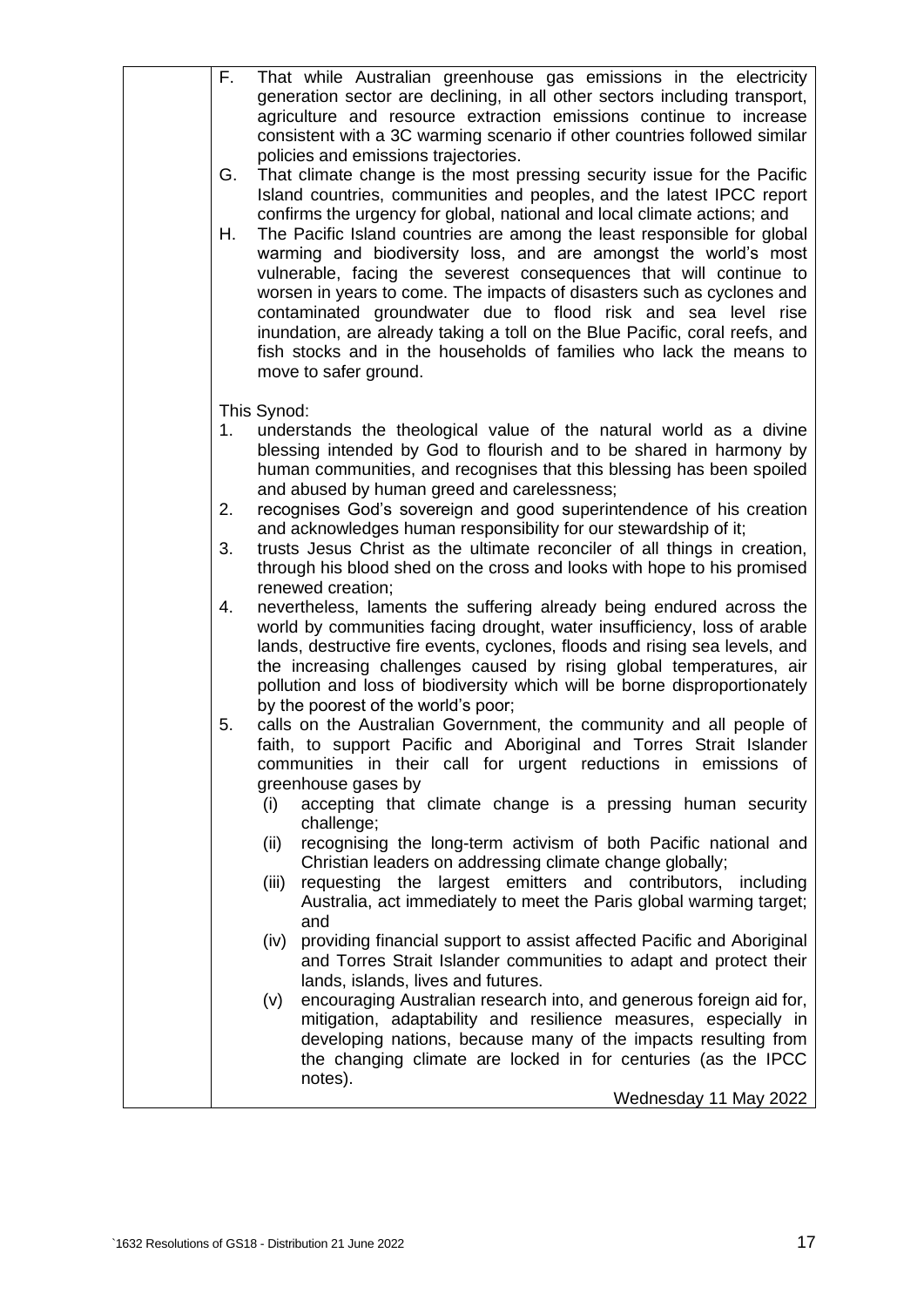| R88A/18 | <b>Religious Discrimination and Religious Freedom</b>                                                                                                                                                                                                                                                                                                                                                                                                                                                                                                                                                                                                                                                                                                                                                                                                                                                                                                                                                                                                                                                                                                                                                                                                 |
|---------|-------------------------------------------------------------------------------------------------------------------------------------------------------------------------------------------------------------------------------------------------------------------------------------------------------------------------------------------------------------------------------------------------------------------------------------------------------------------------------------------------------------------------------------------------------------------------------------------------------------------------------------------------------------------------------------------------------------------------------------------------------------------------------------------------------------------------------------------------------------------------------------------------------------------------------------------------------------------------------------------------------------------------------------------------------------------------------------------------------------------------------------------------------------------------------------------------------------------------------------------------------|
|         | The Rt Rev'd Dr Michael Stead moving, Dr Renae Barker seconding                                                                                                                                                                                                                                                                                                                                                                                                                                                                                                                                                                                                                                                                                                                                                                                                                                                                                                                                                                                                                                                                                                                                                                                       |
|         | <b>General Synod</b>                                                                                                                                                                                                                                                                                                                                                                                                                                                                                                                                                                                                                                                                                                                                                                                                                                                                                                                                                                                                                                                                                                                                                                                                                                  |
|         | 1. Expresses its disappointment that there is still no federal legislation<br>prohibiting religious discrimination, and that it continues to be lawful to<br>discriminate against people on the basis of their religious belief or<br>activity in some States in Australia.<br>2. Calls on the Commonwealth, State and Territory governments to commit<br>to their commitment to religious freedom as set out in international law<br>including Article 18 of the Universal Declaration of Human Rights and<br>Article 18 of the International Covenant on Civil and Political Rights.<br>3. Reaffirms General Synod Resolution 110/2010, and thereby calls on the<br>Commonwealth, State and Territory governments to take all practical<br>steps necessary to ensure that the following six freedoms are protected<br>in Australia within the constraints of the civil and criminal law generally<br>applicable and consistent with Australia's obligations under international<br>law:<br>a. freedom to manifest a religion through religious observance and<br>practice;<br>b. freedom to appoint people of faith to organisations run by faith<br>communities;<br>c. freedom to teach and<br>uphold moral standards within faith<br>communities; |
|         | d. freedom of conscience to differentiate between right and wrong;<br>e. freedom to teach and propagate religion; and<br>f. freedom of a person to change their religion.                                                                                                                                                                                                                                                                                                                                                                                                                                                                                                                                                                                                                                                                                                                                                                                                                                                                                                                                                                                                                                                                             |
|         | 4. Affirms that no Anglican school seeks, or intends to seek, the right to<br>expel students or otherwise disadvantage members of their school<br>communities on the basis of their sexual orientation or gender identity,<br>laments the harm caused both among our school communities and the<br>wider community by the propagation of the suggestion to the contrary<br>and confirms the ongoing commitment of Anglican Schools to the<br>inclusion, pastoral care and support of all members of their school<br>communities.                                                                                                                                                                                                                                                                                                                                                                                                                                                                                                                                                                                                                                                                                                                      |
|         | 5. And therefore, calls upon the government formed after the next federal<br>election to give priority to the passage of a national legislation<br>prohibiting religious discrimination, and to do this in such a way that<br>does not harm other people, including LGBTQI+ members of their<br>school communities, or to polarise the wider community on these<br>issues.                                                                                                                                                                                                                                                                                                                                                                                                                                                                                                                                                                                                                                                                                                                                                                                                                                                                            |
|         | 6. Requests the General Secretary to communicate this resolution to<br>Federal, State and Territory Attorneys-General.                                                                                                                                                                                                                                                                                                                                                                                                                                                                                                                                                                                                                                                                                                                                                                                                                                                                                                                                                                                                                                                                                                                                |
|         | Thursday 12 May 2022                                                                                                                                                                                                                                                                                                                                                                                                                                                                                                                                                                                                                                                                                                                                                                                                                                                                                                                                                                                                                                                                                                                                                                                                                                  |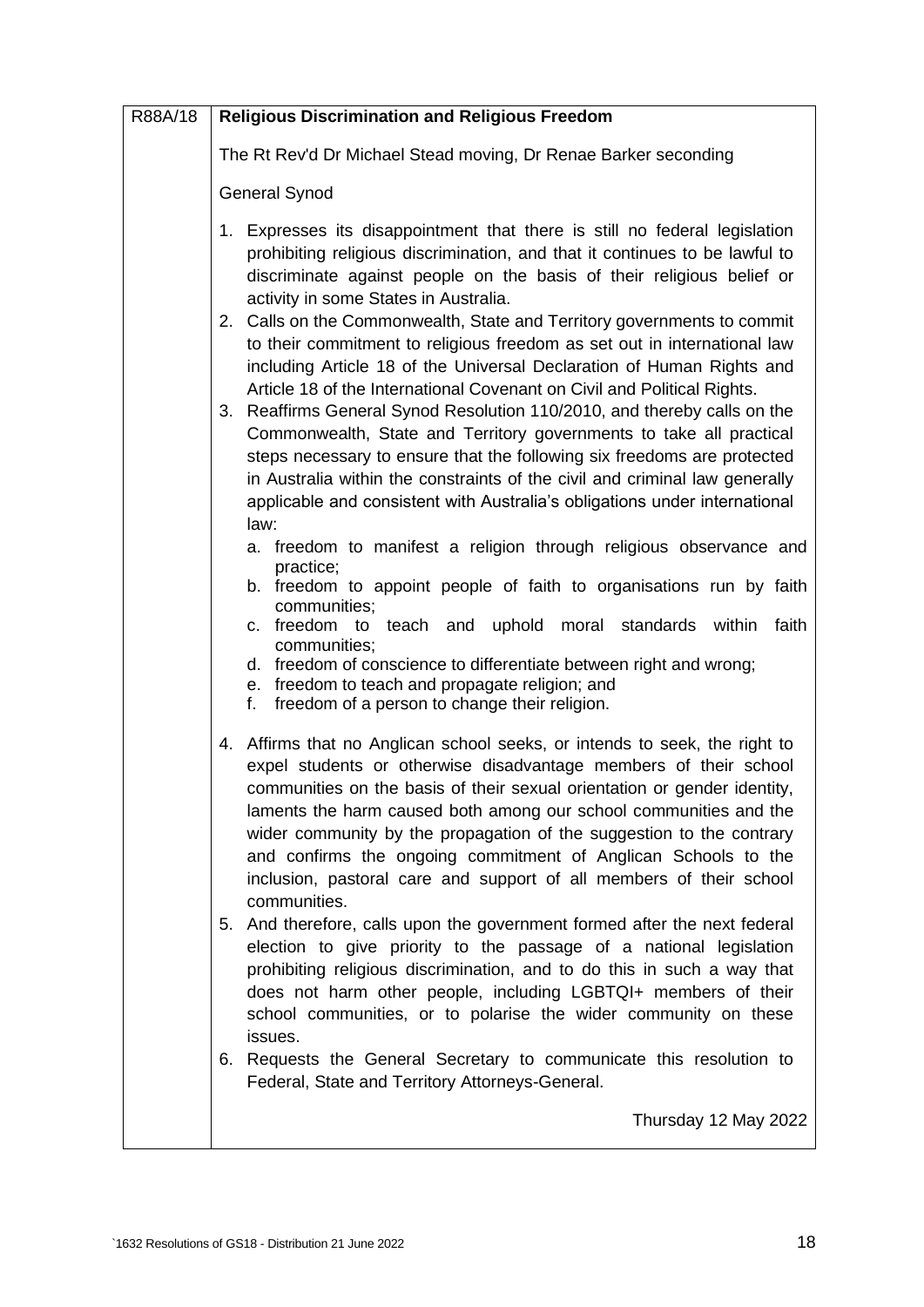| R99/18  | <b>Coal-fired Power Stations</b>                                                                                                                                                                                                                                                                                                                                                                                                                                                                                                                                                                                                                                                                                                                                                                                                                                                                                                                                                                                                                                                                                                                                                                                                                                                                                                                      |
|---------|-------------------------------------------------------------------------------------------------------------------------------------------------------------------------------------------------------------------------------------------------------------------------------------------------------------------------------------------------------------------------------------------------------------------------------------------------------------------------------------------------------------------------------------------------------------------------------------------------------------------------------------------------------------------------------------------------------------------------------------------------------------------------------------------------------------------------------------------------------------------------------------------------------------------------------------------------------------------------------------------------------------------------------------------------------------------------------------------------------------------------------------------------------------------------------------------------------------------------------------------------------------------------------------------------------------------------------------------------------|
|         | Dr Laurie Scandrett moving, Dr David Phillips seconding                                                                                                                                                                                                                                                                                                                                                                                                                                                                                                                                                                                                                                                                                                                                                                                                                                                                                                                                                                                                                                                                                                                                                                                                                                                                                               |
|         | This General Synod:<br>a) notes that currently Australia has 24 coal-fired power stations but is not<br>planning to design, construct or commission any new ones;<br>b) expresses great concern and its abject dismay that:<br>The Philippines currently has 19 coal-fired power stations and is<br>$\bullet$<br>building 60 more, a total of 79;<br>South Korea currently has 58 coal-fired power stations and is building<br>$\bullet$<br>26 more, a total of 84;<br>South Africa currently has 79 coal-fired power stations and is building<br>$\bullet$<br>24 more, a total of 103;<br>Japan currently has 90 coal-fired power stations and is building 45<br>$\bullet$<br>more, a total of 135;<br>Turkey currently has 56 coal-fired power stations and is building 93<br>$\bullet$<br>more, a total of 149;<br>the European Union currently has 468 coal-fired power stations and is<br>$\bullet$<br>building 27 more, making a total of 495;<br>India currently has 589 coal-fired power stations and is building 446<br>$\bullet$<br>more, a total of 1,035; and<br>China currently has 2,363 plants and is building 1,171 more, a total of<br>3,534;<br>c) calls upon each of the aforementioned countries or unions to<br>immediately cease and desist the design, construction or commissioning<br>any new coal-fired power stations; and |
|         | requests the Standing Committee to consider how best to communicate<br>d)<br>in the strongest possible terms the above call to immediately cease and<br>desist the design, construction or commissioning any new coal-fired<br>power stations to the President (or equivalent) of each of the<br>aforementioned countries or unions<br>Friday 13 May 2022                                                                                                                                                                                                                                                                                                                                                                                                                                                                                                                                                                                                                                                                                                                                                                                                                                                                                                                                                                                             |
| R103/18 | <b>Ukraine</b>                                                                                                                                                                                                                                                                                                                                                                                                                                                                                                                                                                                                                                                                                                                                                                                                                                                                                                                                                                                                                                                                                                                                                                                                                                                                                                                                        |
|         | The Rev'd Patrick Cole moving, Acting Justice Richard Refshauge<br>seconding<br><b>That General Synod</b>                                                                                                                                                                                                                                                                                                                                                                                                                                                                                                                                                                                                                                                                                                                                                                                                                                                                                                                                                                                                                                                                                                                                                                                                                                             |
|         | a. deplores the clear and flagrant breach of international law by the<br>Russian government invading Ukraine and also the crimes against<br>humanity and war crimes that have been and are being allegedly<br>committed there;                                                                                                                                                                                                                                                                                                                                                                                                                                                                                                                                                                                                                                                                                                                                                                                                                                                                                                                                                                                                                                                                                                                        |
|         | b. condemns the actions of President Vladimir Putin of Russia in initiating<br>and continuing the war against the democratically elected government<br>of Ukraine and the slaughter and dispossession of the people of<br>Ukraine;                                                                                                                                                                                                                                                                                                                                                                                                                                                                                                                                                                                                                                                                                                                                                                                                                                                                                                                                                                                                                                                                                                                    |
|         | c. expresses its support and prayers for the people of Ukraine and the<br>extraordinary suffering that they are experiencing in so many ways and<br>assures them of the love and sympathy of this Church for them in their<br>plight;                                                                                                                                                                                                                                                                                                                                                                                                                                                                                                                                                                                                                                                                                                                                                                                                                                                                                                                                                                                                                                                                                                                 |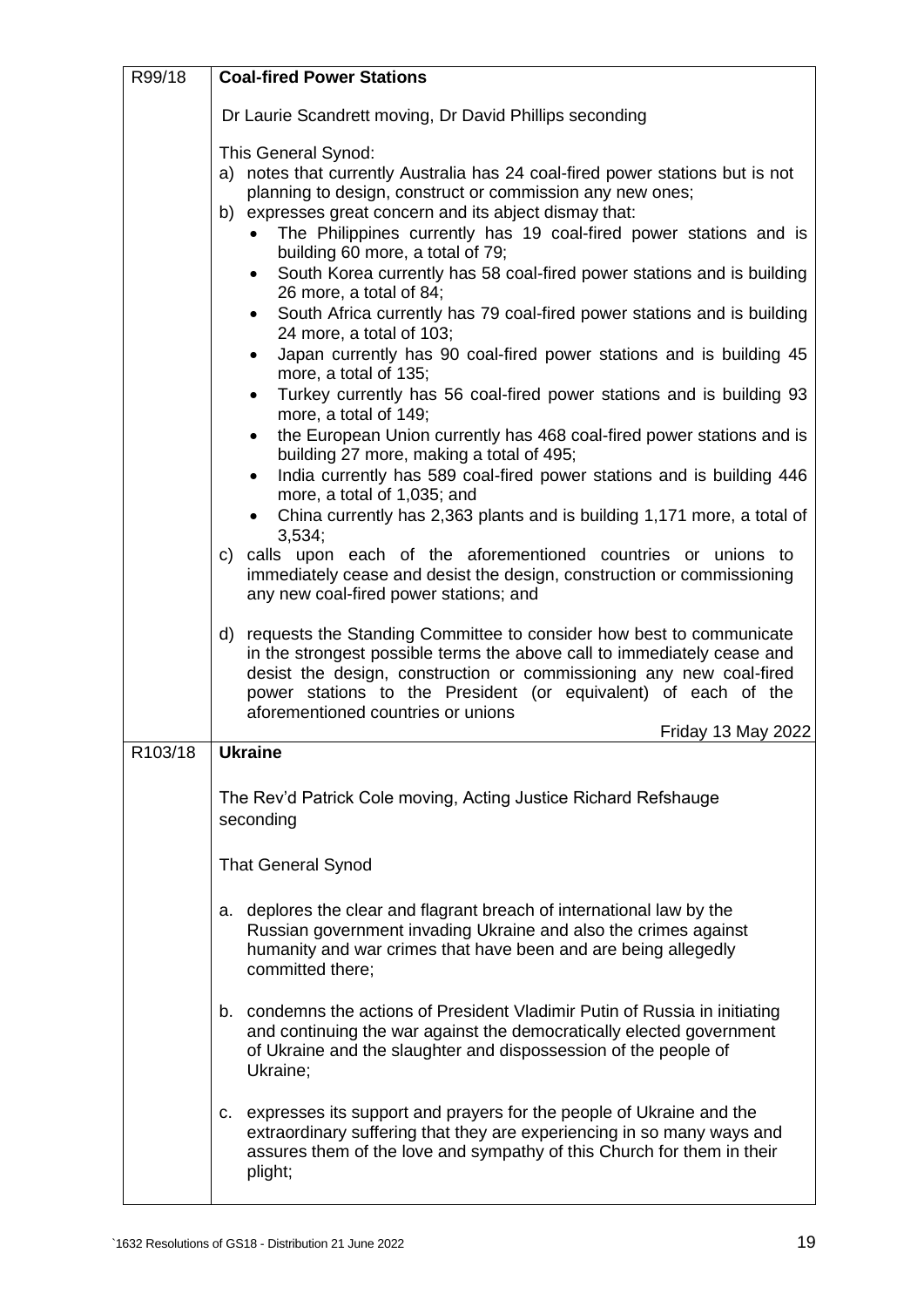|         | d. calls upon our Christian brothers and sisters of the Russian Orthodox<br>Church and Russian Protestant Churches to use their voices and<br>influence to oppose the continued deaths, destruction, displacement<br>and dispossession of the people, the homes and the country of their<br>neighbour, Ukraine and their fellow Christians; and<br>e. commends those priests and laity of the Russian Orthodox Church and<br>Russian Protestant Churches who have called upon their Church<br>leadership and the Russian state leadership to condemn and desist<br>from this invasion and war. |
|---------|------------------------------------------------------------------------------------------------------------------------------------------------------------------------------------------------------------------------------------------------------------------------------------------------------------------------------------------------------------------------------------------------------------------------------------------------------------------------------------------------------------------------------------------------------------------------------------------------|
|         | Friday 13 May 2022                                                                                                                                                                                                                                                                                                                                                                                                                                                                                                                                                                             |
| R104/18 | <b>Raising the Age of Criminal Responsibility</b>                                                                                                                                                                                                                                                                                                                                                                                                                                                                                                                                              |
|         | The Right Rev'd Chris McLeod moving, The Rev'd Professor Peter<br>Sandeman seconding                                                                                                                                                                                                                                                                                                                                                                                                                                                                                                           |
|         | The General Synod                                                                                                                                                                                                                                                                                                                                                                                                                                                                                                                                                                              |
|         | a) supports raising the age of Criminal Responsibility from 10 to 14 years;                                                                                                                                                                                                                                                                                                                                                                                                                                                                                                                    |
|         | b) asks the President to write conveying the resolution and support for it to<br>the Federal Attorney-General and the Meeting of Attorneys-General.<br>Friday 13 May 2022                                                                                                                                                                                                                                                                                                                                                                                                                      |
| R107/18 | <b>Euthanasia</b>                                                                                                                                                                                                                                                                                                                                                                                                                                                                                                                                                                              |
|         | Karin Sowada moving, Denise Cooper-Clarke seconding                                                                                                                                                                                                                                                                                                                                                                                                                                                                                                                                            |
|         | <b>General Synod</b>                                                                                                                                                                                                                                                                                                                                                                                                                                                                                                                                                                           |
|         |                                                                                                                                                                                                                                                                                                                                                                                                                                                                                                                                                                                                |
|         | 1. Reaffirms its principled opposition to euthanasia or physician assisted<br>suicide as                                                                                                                                                                                                                                                                                                                                                                                                                                                                                                       |
|         | a. a threat to the safety and well-being of the most vulnerable in our                                                                                                                                                                                                                                                                                                                                                                                                                                                                                                                         |
|         | society;<br>b. it overturns the ethics of medicine and healthcare;                                                                                                                                                                                                                                                                                                                                                                                                                                                                                                                             |
|         | c. it undermines the need to provide adequate and appropriate palliative<br>care to all Australians, irrespective of who they are or where they                                                                                                                                                                                                                                                                                                                                                                                                                                                |
|         | reside;<br>d. it is opposed by all faiths that share the belief that life is sacred; and                                                                                                                                                                                                                                                                                                                                                                                                                                                                                                       |
|         | e. it undervalues the positive contribution vulnerable or terminally ill<br>people may make in the lives of others.                                                                                                                                                                                                                                                                                                                                                                                                                                                                            |
|         | 2. Strongly opposes all existing or proposed legislation that imposes on<br>faith-based organisations opposing euthanasia or physician assisted<br>suicide, a legal obligation to facilitate, support or permit euthanasia or<br>physician assisted suicide, as an assault on religious freedom.                                                                                                                                                                                                                                                                                               |
|         | 3. Commends Victoria and Western Australia for recognising institutional<br>conscientious objection grounds, and permitting faith-based organisations<br>to choose to neither facilitate nor support nor permit euthanasia or<br>physician assisted suicide.                                                                                                                                                                                                                                                                                                                                   |
|         | 4. Calls on the NSW Parliament to oppose the Voluntary Assisted Dying Bill<br>2021 and if that is not possible, to amend Part 5, Division 2 of the Bill, to<br>permit faith-based organisations who oppose euthanasia or physician<br>assisted suicide, to refuse, on the grounds of institutional conscientious<br>objection, to participate in, facilitate or permit euthanasia or assisted<br>suicide in or at their premises or facilities or services in any way.<br>Friday 13 May 2022                                                                                                   |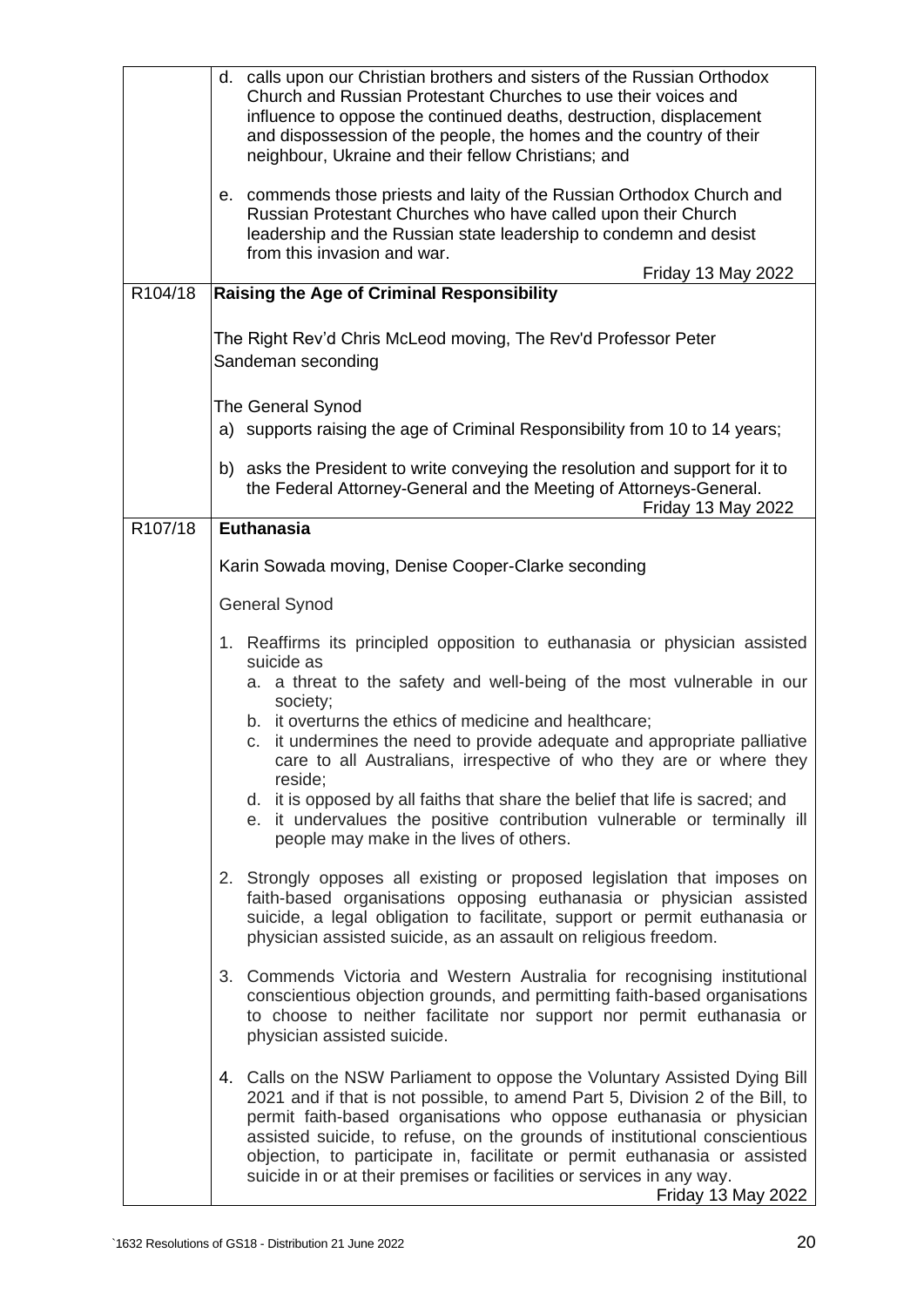| <b>SAFE MINISTRY</b> |                                                                                                                                                                                                                                                                                                                                                                                                                                                                                                                                                                                                                                                                                                                                                                                                                                                                                                                                                                                                                                                                                                                                                                                                                                                                                                                         |  |
|----------------------|-------------------------------------------------------------------------------------------------------------------------------------------------------------------------------------------------------------------------------------------------------------------------------------------------------------------------------------------------------------------------------------------------------------------------------------------------------------------------------------------------------------------------------------------------------------------------------------------------------------------------------------------------------------------------------------------------------------------------------------------------------------------------------------------------------------------------------------------------------------------------------------------------------------------------------------------------------------------------------------------------------------------------------------------------------------------------------------------------------------------------------------------------------------------------------------------------------------------------------------------------------------------------------------------------------------------------|--|
| R43/18               | <b>Directors of Professional Standards</b>                                                                                                                                                                                                                                                                                                                                                                                                                                                                                                                                                                                                                                                                                                                                                                                                                                                                                                                                                                                                                                                                                                                                                                                                                                                                              |  |
| ★                    | Mr Lachlan Bryant moving, Justice Debra Mullins AO seconding                                                                                                                                                                                                                                                                                                                                                                                                                                                                                                                                                                                                                                                                                                                                                                                                                                                                                                                                                                                                                                                                                                                                                                                                                                                            |  |
|                      | This General Synod:<br>Affirm the importance of all Dioceses in the national church having<br>İ.<br>robust child protection and professional standards systems in place for<br>the safety and wellbeing of church members.                                                                                                                                                                                                                                                                                                                                                                                                                                                                                                                                                                                                                                                                                                                                                                                                                                                                                                                                                                                                                                                                                              |  |
|                      | Encourage all Dioceses to have or appoint a Director of Professional<br>ii.<br>Standards who is able to fully participate in the Network of Directors of<br>Professional Standards and to be properly resourced to undertake their<br>role, including the provision of skilled professional supervision.                                                                                                                                                                                                                                                                                                                                                                                                                                                                                                                                                                                                                                                                                                                                                                                                                                                                                                                                                                                                                |  |
|                      | Encourage all Dioceses to do their utmost to prioritise the support and<br>iii.<br>resourcing of the office of their Professional Standards Director<br>commensurate to the importance of their work in child protection and<br>professional standards.<br>Monday 9 May 2022                                                                                                                                                                                                                                                                                                                                                                                                                                                                                                                                                                                                                                                                                                                                                                                                                                                                                                                                                                                                                                            |  |
| R46/18               | Safe Ministry - Child Safety Regulatory Environment                                                                                                                                                                                                                                                                                                                                                                                                                                                                                                                                                                                                                                                                                                                                                                                                                                                                                                                                                                                                                                                                                                                                                                                                                                                                     |  |
|                      | Ms Audrey Mills moving, Ms Dianne Shay seconding                                                                                                                                                                                                                                                                                                                                                                                                                                                                                                                                                                                                                                                                                                                                                                                                                                                                                                                                                                                                                                                                                                                                                                                                                                                                        |  |
|                      | The General Synod, in the light of developing child safety regulatory<br>requirements of States and Territories, requests the Standing Committee to<br>establish a group to:<br>a. review the compliance, audit and reporting obligations of dioceses under<br>the Safe Ministry to Children Canon 2017 in light of the child safety<br>regulatory requirements imposed on those dioceses by the laws of State<br>and Territories applicable to them;<br>b. provide recommendations as to whether, and if so how, the requirements<br>of the Safe Ministry to Children Canon 2017 might be changed for<br>dioceses now subject to a regime imposed by a State or Territory with<br>requirements covering the same subject matter;<br>c. provide recommendations as to whether, and if so how, to exempt from<br>compliance with the obligations in the Safe Ministry to Children Canon<br>2017 to dioceses subject to equivalent statutory requirements imposed by<br>a State or Territory;<br>d. report to the Standing Committee at least twelve months prior to the<br>Nineteenth Session of General Synod;<br>e. present for the approval of the Standing Committee instructions for any<br>legislation to be drafted by the Church Law Commission for consideration<br>at the Nineteenth Session of General Synod. |  |
|                      | The group will consist of the follow persons appointed by the Standing<br>Committee in consultation with the Safe Ministry Commission:<br>a chair;<br>İ.<br>ii.<br>two representing dioceses in jurisdictions where there are statutory<br>regulatory frameworks relating to child safe standards;<br>one from another Christian denomination with experience in<br>iii.<br>undertaking child safety audit processes;<br>one from the wider community with experience in child safety audit<br>iv.<br>processes and who is not currently providing services as an<br>employee or contractor to the Anglican Church of Australia or its<br>dioceses;<br>four members of the Safe Ministry Commission.<br>v.                                                                                                                                                                                                                                                                                                                                                                                                                                                                                                                                                                                                              |  |
|                      | Monday 9 May 2022                                                                                                                                                                                                                                                                                                                                                                                                                                                                                                                                                                                                                                                                                                                                                                                                                                                                                                                                                                                                                                                                                                                                                                                                                                                                                                       |  |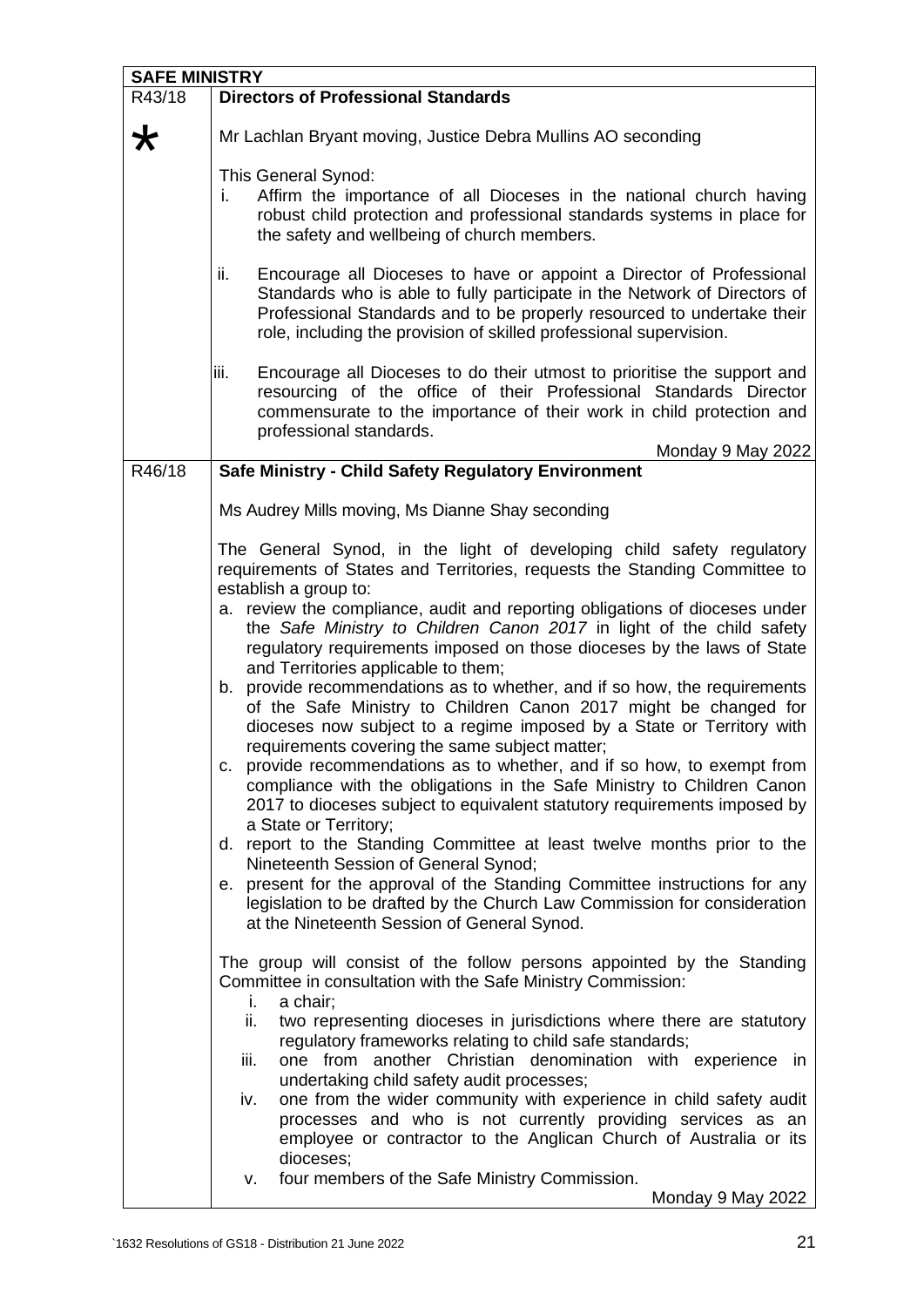| <b>SAFE MINISTRY (cont'd)</b> |                                                                                                                                                                                                                                                                                                                                                                                                                                                                       |
|-------------------------------|-----------------------------------------------------------------------------------------------------------------------------------------------------------------------------------------------------------------------------------------------------------------------------------------------------------------------------------------------------------------------------------------------------------------------------------------------------------------------|
| R47/18                        | <b>Safe Ministry Priorities</b>                                                                                                                                                                                                                                                                                                                                                                                                                                       |
|                               | Ms Audrey Mills moving, Ms Dianne Shay seconding                                                                                                                                                                                                                                                                                                                                                                                                                      |
|                               | The General Synod requests the Safe Ministry Commission:                                                                                                                                                                                                                                                                                                                                                                                                              |
|                               | a) to measure and review the Church's progress towards being a child safe<br>institution in light of the National Principles for Child Safe Organisations,<br>and report to the Standing Committee;                                                                                                                                                                                                                                                                   |
|                               | b) to continue to report to the Standing Committee on the Church's progress<br>towards responding to the recommendations of the Royal Commission<br>into Institutional Responses to Child Sexual Abuse and make<br>recommendations to the Standing Committee as to any further actions to<br>be taken;                                                                                                                                                                |
|                               | c) in consultation with diocesan safe ministry authorities to develop a clear,<br>accessible and child-focused complaint handling policy which addresses<br>the guidelines provided in the National Office for Child Safety Complaint<br>Handling Guide, and make recommendations to the Standing Committee;                                                                                                                                                          |
|                               | d) to report to the 19th General Synod as to the progress of the Church in<br>the development and implementation of safe ministry policies and<br>structures;                                                                                                                                                                                                                                                                                                         |
|                               | e) to review Faithfulness in Service:                                                                                                                                                                                                                                                                                                                                                                                                                                 |
|                               | in consultation with the Family & Domestic Violence Working<br>i.<br>Group to examine whether amendments should be made to<br>respond to family and domestic violence; and                                                                                                                                                                                                                                                                                            |
|                               | to examine whether amendments should be made to safeguard<br>ii.                                                                                                                                                                                                                                                                                                                                                                                                      |
|                               | adults at risk<br>iii.                                                                                                                                                                                                                                                                                                                                                                                                                                                |
|                               | in the light of the statutory regulatory frameworks relating to child<br>safe standards                                                                                                                                                                                                                                                                                                                                                                               |
|                               | and report to the Standing Committee with any proposed amendments.<br>Monday 9 May 2022                                                                                                                                                                                                                                                                                                                                                                               |
| R48/18                        | <b>Persons of Concern Video</b>                                                                                                                                                                                                                                                                                                                                                                                                                                       |
|                               | The Right Rev'd Dr Greg Anderson moving, The Right Rev'd Dr Ian Coutts<br>seconding                                                                                                                                                                                                                                                                                                                                                                                   |
|                               | The General Synod:                                                                                                                                                                                                                                                                                                                                                                                                                                                    |
|                               | a) notes the endorsement of the Persons of Concern video by the Standing<br>Committee; and                                                                                                                                                                                                                                                                                                                                                                            |
|                               | b) requests the Safe Ministry Commission to consult with dioceses to seek<br>feedback regarding the usage and usefulness of the resource.                                                                                                                                                                                                                                                                                                                             |
|                               | Monday 9 May 2022                                                                                                                                                                                                                                                                                                                                                                                                                                                     |
| R50/18                        | Safe Ministry Resource - Providing pastoral support to people affected<br>by sexual abuse                                                                                                                                                                                                                                                                                                                                                                             |
|                               | The Rev'd Prof Peter Sandeman moving, The Right Rev'd Greg Anderson<br>seconding                                                                                                                                                                                                                                                                                                                                                                                      |
|                               | The General Synod:<br>a) notes the endorsement of the Providing pastoral support to people<br>affected by sexual abuse: Guidance for clergy and church workers in the<br>Anglican Church of Australia resource by the Standing Committee; and<br>b) encourages dioceses to make this resource available to clergy and church<br>workers providing pastoral care to enhance the pastoral care of those who<br>have been affected by sexual abuse.<br>Monday 9 May 2022 |
|                               |                                                                                                                                                                                                                                                                                                                                                                                                                                                                       |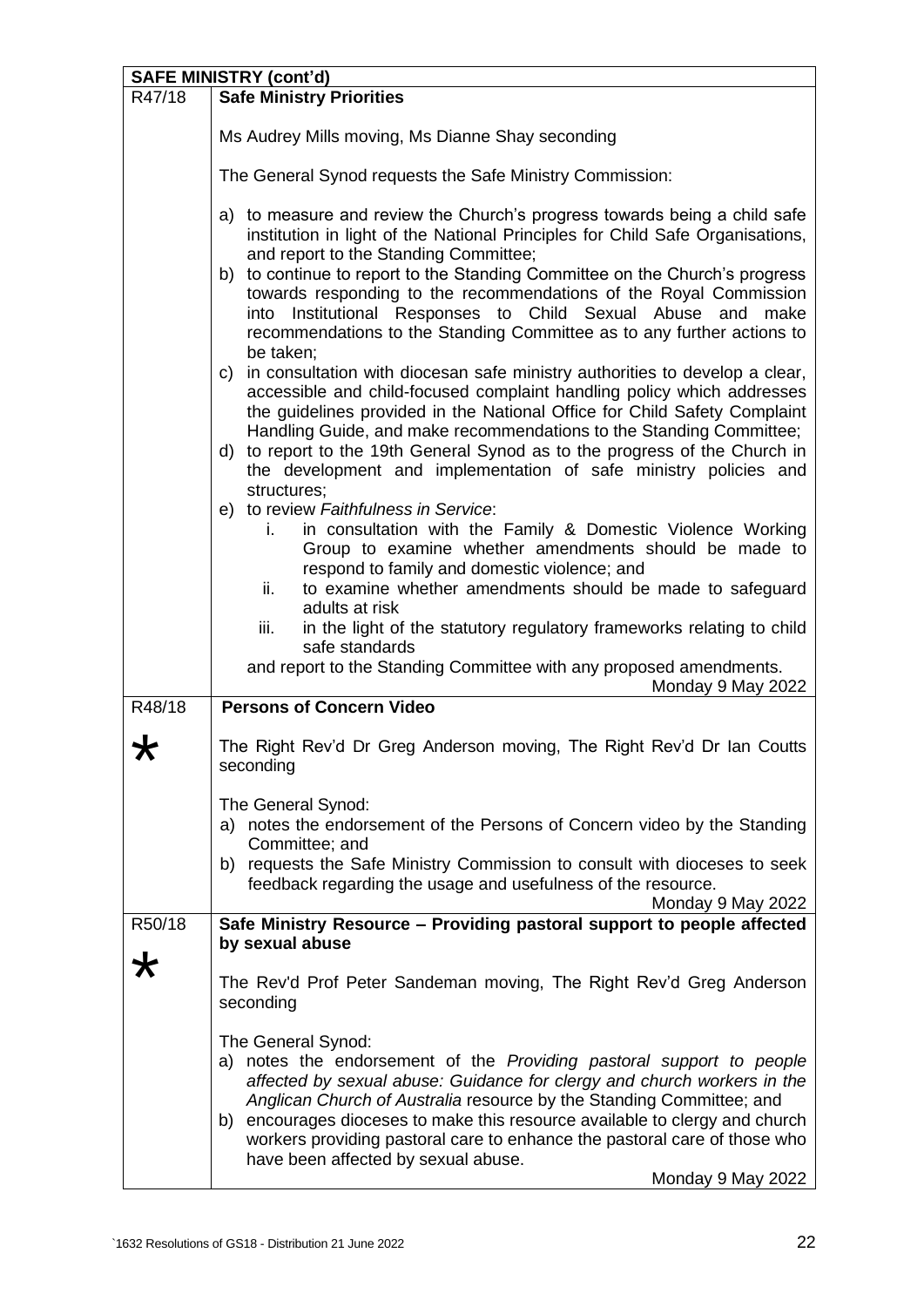| <b>SAFE MINISTRY (cont'd)</b> |                                                                                                                                                                                                                                                                                                                                                                                                                                                                                                                                                                                                                                                                                                                                                                                 |  |
|-------------------------------|---------------------------------------------------------------------------------------------------------------------------------------------------------------------------------------------------------------------------------------------------------------------------------------------------------------------------------------------------------------------------------------------------------------------------------------------------------------------------------------------------------------------------------------------------------------------------------------------------------------------------------------------------------------------------------------------------------------------------------------------------------------------------------|--|
| R51/18                        | National Council of Churches - Safer Churches Conference                                                                                                                                                                                                                                                                                                                                                                                                                                                                                                                                                                                                                                                                                                                        |  |
|                               | The Right Rev'd Dr Ian Coutts moving, Ms Dianne Shay seconding                                                                                                                                                                                                                                                                                                                                                                                                                                                                                                                                                                                                                                                                                                                  |  |
|                               | The General Synod commends the National Council of Churches in Australia<br>for organising the Safer Churches Conference on transforming the culture of<br>safeguarding within Australian churches, and supports ongoing joint action by<br>member churches and other participating Australian churches to promote the<br>welfare and safety of all people within their communities. The General Synod<br>requests the General Secretary to convey this resolution to the General<br>Secretary of the National Council of Churches in Australia.<br>Monday 9 May 2022                                                                                                                                                                                                           |  |
| R52/18                        | Anglican Communion Safe Church Commission - Guidelines                                                                                                                                                                                                                                                                                                                                                                                                                                                                                                                                                                                                                                                                                                                          |  |
|                               | Ms Audrey Mills moving, The Ven Arthur Copeman seconding                                                                                                                                                                                                                                                                                                                                                                                                                                                                                                                                                                                                                                                                                                                        |  |
|                               | This General Synod welcomes the Guidelines to enhance the safety of all<br>persons - especially children, young people and vulnerable adults - within<br>the provinces of the Anglican Communion approved by the Anglican<br>Consultative Council in May 2019 and asks the Safe Ministry Commission to<br>review the guidelines and report to the Standing Committee on any steps<br>necessary to implement them.<br>Monday 9 May 2022                                                                                                                                                                                                                                                                                                                                          |  |
| R88/18                        | <b>Issues arising from the Episcopal Standards Investigations Amendment</b>                                                                                                                                                                                                                                                                                                                                                                                                                                                                                                                                                                                                                                                                                                     |  |
|                               | <b>Canon 2022</b>                                                                                                                                                                                                                                                                                                                                                                                                                                                                                                                                                                                                                                                                                                                                                               |  |
|                               | Justice Debra Mullins AO moving, Dr Carolyn Tan seconding                                                                                                                                                                                                                                                                                                                                                                                                                                                                                                                                                                                                                                                                                                                       |  |
|                               | That the General Synod refers the issues raised by the Bill for the Episcopal<br>Standards Investigations Amendment Canon 2022 that were not enacted by<br>the General Synod back to the Standing Committee to undertake wider<br>consultation with the Bishops, Diocesan Registrars and the Episcopal<br>Standards Commission on the circumstances that may result in the Episcopal<br>Standards Commission deciding not to investigate information or refraining<br>from further investigation of the information.                                                                                                                                                                                                                                                            |  |
|                               | Wednesday 11 May 2022                                                                                                                                                                                                                                                                                                                                                                                                                                                                                                                                                                                                                                                                                                                                                           |  |
|                               | <b>STANDING COMMITTEE</b>                                                                                                                                                                                                                                                                                                                                                                                                                                                                                                                                                                                                                                                                                                                                                       |  |
| R73/18                        | Thanks for Preparation of Bills for General Synod                                                                                                                                                                                                                                                                                                                                                                                                                                                                                                                                                                                                                                                                                                                               |  |
|                               | Mr Robert Wicks moving, the Rev'd Nigel Fortescue seconding                                                                                                                                                                                                                                                                                                                                                                                                                                                                                                                                                                                                                                                                                                                     |  |
|                               | The General Synod -<br>recognises the significant amount of work involved in the preparation of<br>a)<br>bills for this General Synod session, and gives thanks for all those<br>involved in this process,<br>notes that a number of bills promoted to this session provide for<br>b)<br>amendments to be made to principal canons and, in some cases, the<br>proposed amendments are complex, and<br>requests, in relation to bills promoted to future sessions which provide<br>C)<br>for complex amendments to a principal canon, the Standing Committee<br>prepare a version of the principal canon with the proposed amendments<br>shown in marked form to assist General Synod members understand the<br>effect of the amendments and more fully engage in the process of |  |
|                               | considering them.<br>Wednesday 11 May 2022                                                                                                                                                                                                                                                                                                                                                                                                                                                                                                                                                                                                                                                                                                                                      |  |